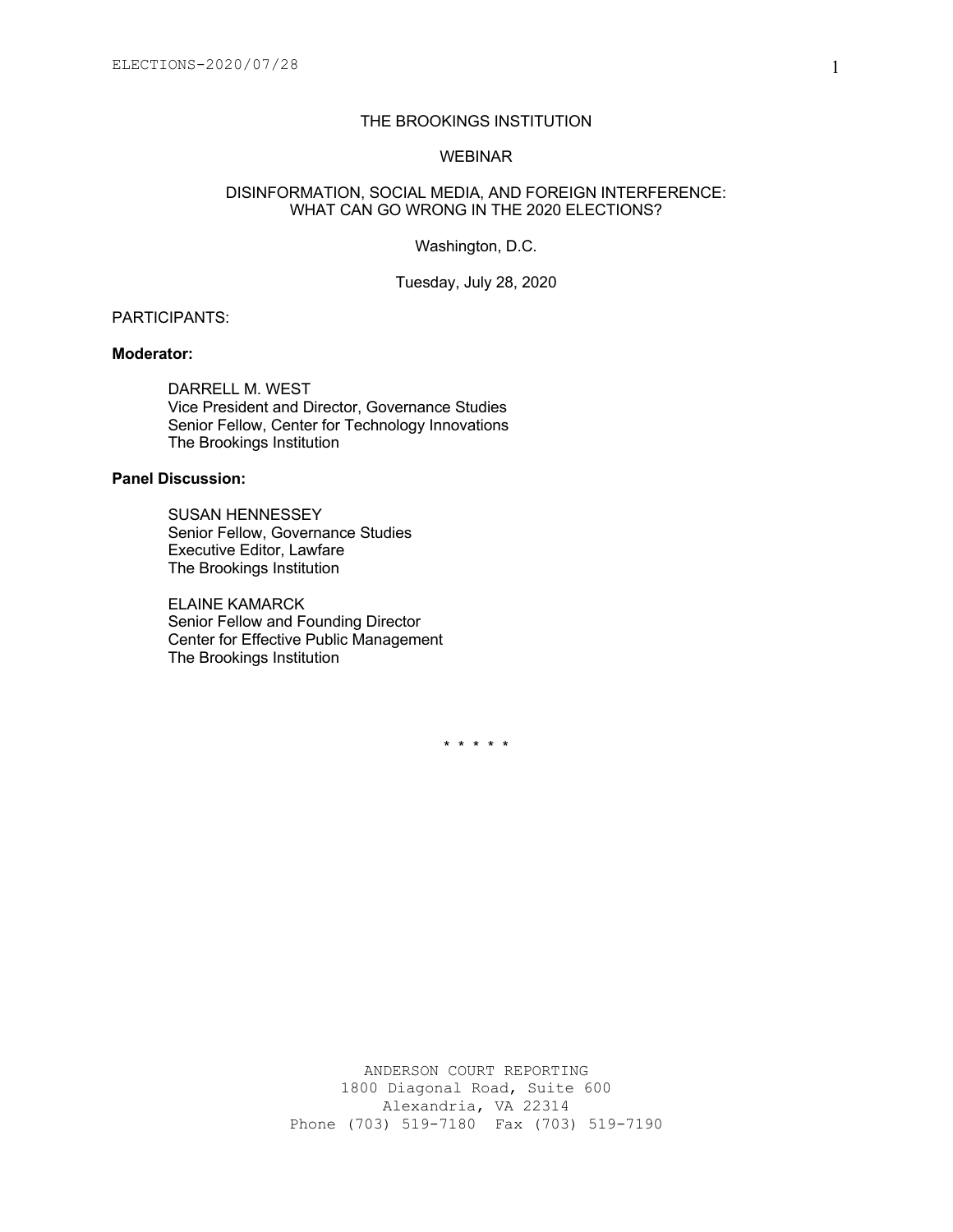## P R O C E E D I N G S

MR. WEST: Well, thank you for joining us today. I'm Darrell West, vice president of Governance Studies at the Brookings Institution. So we are less than 100 days to the election. This is a historic campaign with far reaching consequences for America and the world. The election is taking place at a time of COVID, a national recession, and public protests against racism.

Today, we want to examine potential problems in terms of the campaign and how to address those issues. There are particular concerns about voting, social medial manipulation and foreign intervention in the campaign. At a time of COVID, many voters are worried about in-person voting and gathering in large numbers at polling places, and as a result of that a number of states have moved to encourage mail-in balloting as a way to protect public health. But yet there are questions of whether states are ready for this and will have the personnel to count the ballots in a timely manner.

There are also issues in terms of voting obstacles and voter suppression activities. Some states have cut the number of polling places and put obstacles in the way of voting. There are problems for minority neighborhoods, young people, and other groups. There is concern about the role of social media platforms in spreading false information and promoting racial divisions, and so we'll talk a little bit about what these platforms are doing and what they should be doing to address these issues.

And then finally, there's the risk of foreign intervention, and this could take the form of disinformation campaigns, cyber attacks on critical elections infrastructure, and efforts to sow public mistrust about the integrity of the election process.

To help us understand these problems, I am pleased to welcome two colleagues from Brookings. Elaine Kamarck is a senior fellow in Governance Studies and director of our Center for Effective Public Management, and Susan Hennessey is a senior fellow in Governance Studies and executive editor of Lawfare. And I'd like to remind the audience, we would welcome your questions. You can send them -- you can email them at events@brookings.edu. That's events@brookings.edu and we will save time near the end of this show to incorporate the questions that you may have.

So I'd like to start with Elaine and focus on the health aspect of this election. How will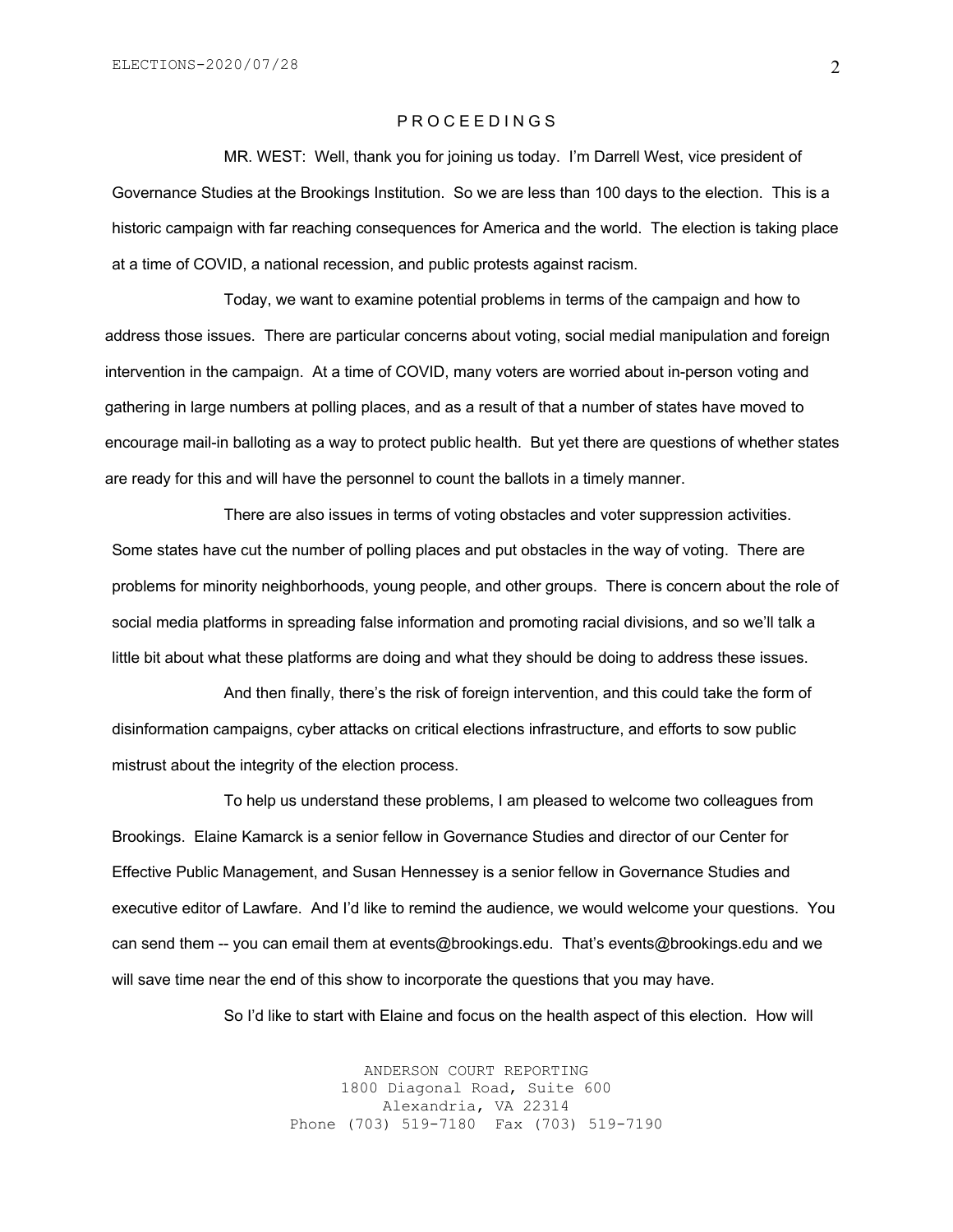COVID affect the voting process and if states moved towards mail-in balloting, what are the things that could go wrong? And do you think we're actually going to know the result on election night, or could it be a few days before the final results actually are known?

MS. KARMARCK: Well Darrell, thank you for having me here today. Look, I think the first thing to say about this is that we have to stop thinking about election night and we need to start thinking about election week, and maybe for some elections, election month. We have seen in the primaries this year, a lot of absentee ballot requests and a lot of mail-in ballot usage. And there are all sorts of things that go wrong. There are ballots that get delivered late. I mean all sorts of stuff is happening out there, so the fact of the matter is that we are so accustomed to election night, but to count all these absentee ballots, it's going to take some time. It is very possible we won't know the winner of the presidential race on election night. We have already seen congressional primaries in New York, for instance, where it took weeks and weeks to find a winner, and obviously the closer the race, the longer it's going to take to figure out the winner because they have to -- you know they have to count every single paper ballot. So this is going to be a very new experience for a lot of people.

Now, the good news is that this did happen in election year and we do have a ton of primary elections before we get to the general election in November. There's still primaries going on this summer. There's even some primaries in September. So state election officials are getting used to this. They are figuring out their procedures and I think that they're getting as ready as they can be for what's going to be an unprecedented number of mail-in ballots.

MR. WEST: So I guess that's one advantage of the primary system is, it is getting states a chance to test their systems, find out what the problems are and address them before we actually hit the general election. So, Susan there also are concerns about voting obstacles and voter suppression activities. Some states have cut the number of polling places and put obstacles in the path of voting for minorities, immigrants, and young people. What worries you the most about these issues and how can we combat these problems?

MS. HENNESSEY: I think there are a lot of things to worry about. It's hard to sort of put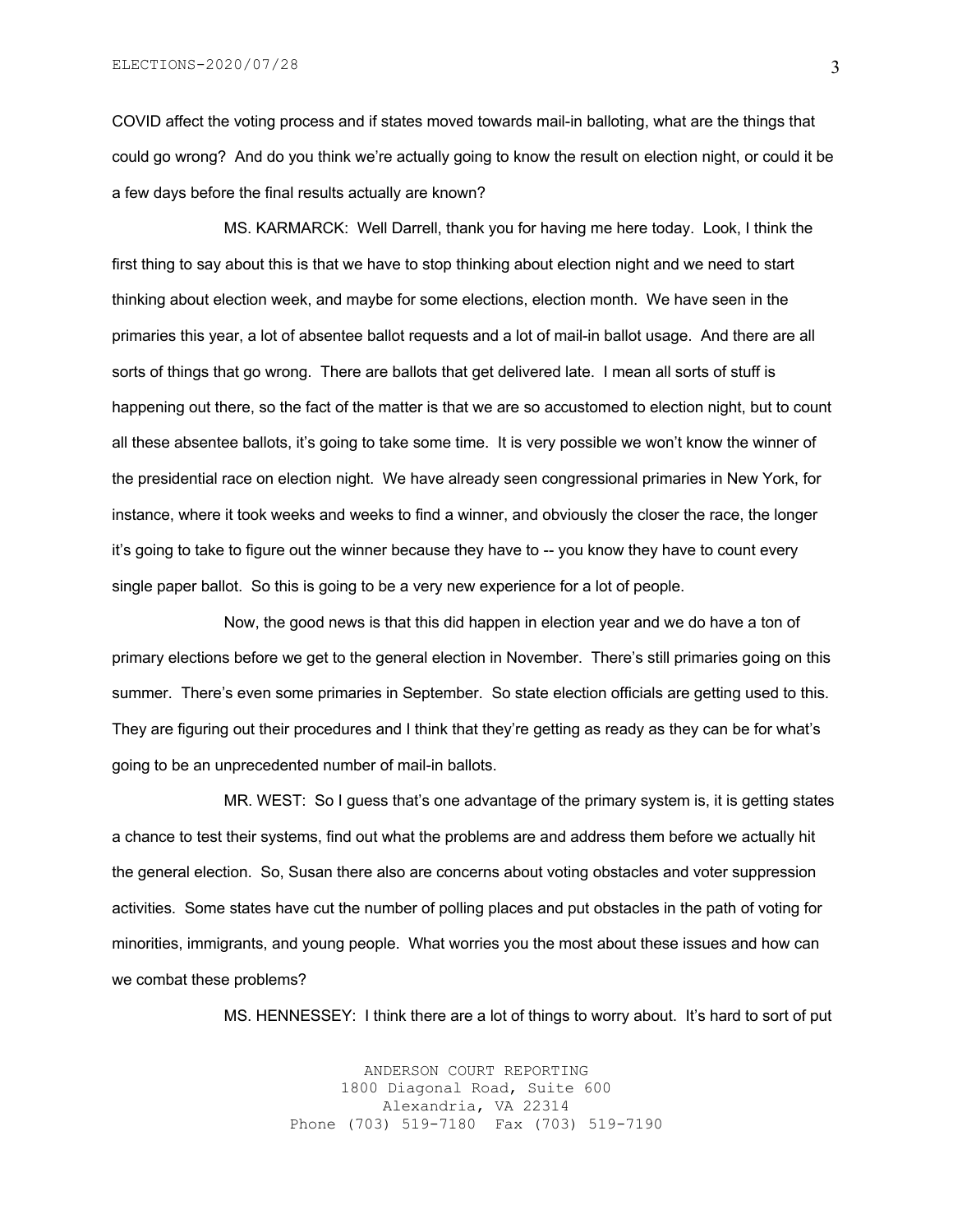your finger on what worries me the absolute most, and that's why I do think that because we are experiencing a pandemic that is not occurring sort of with even geographic distribution. That the failure to control the pandemic effectively in certain parts of the country within certain communities is going to lead to an amplification of voter suppression -- voter suppression issues that existed for a long time, and might amplify those concerns -- those questions sort of to the point at which there are real sort of legitimacy concerns.

With that said, there's a lot to focus on. For example, poll closures. That's not necessarily a big conspiracy theory or a big conspiracy at work. You need poll workers in order to have lots and lots of polls, and so if you're sitting there right now and are really, really concerned about there being polling locations and being lots and lots of polling locations available, one of the best things that somebody can do right now is sign up to be a poll worker in your state. These are predominantly people who take these positions, happen to be elderly, people who are going to be less able, less willing to assume those risks on election day. And so what we're going to see is sort of -- is a strain of -- of existing resources.

There's also sort of, not only are we having an election in a crisis, this is also the first election, the first presidential election that we're having after the 2013 Supreme Court ruling that ruled that key provisions of the Voting Rights Act and the 2017 expiration of a consent decree with the Republican National Committee, that had very, very specific rules surrounding poll access, voter suppression issues. And so this is -- also this is already going to be a really, really difficult test of how those states could perform, how those jurisdictions could perform absent federal oversight and enforcement. And any time we have sort of the -- the ground conditions being as complex as they are in the pandemic, that's going to -- that's going to increase opportunities, you know not just for sort of the accidental or incidental counts that's going to occur that might not be evenly distributed, but also for individual actors or individual states that want to target certain communities to prevent them or impede their ability to vote. And I think that's what we need to be incredibly, incredibly focused on in the lead up to the election.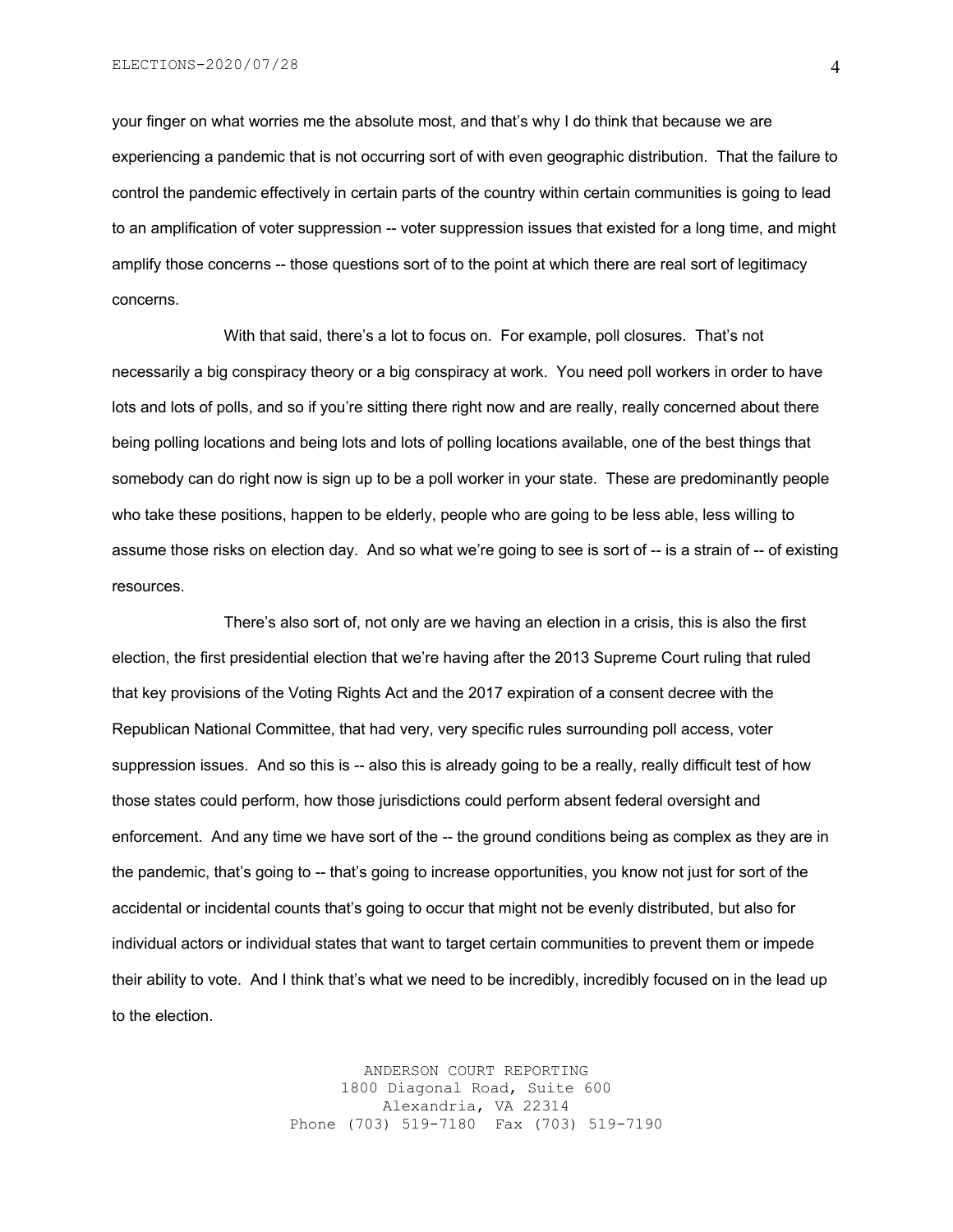MR. WEST: So I have a question for each of you. I have a new book out today about AI, cowritten with Brookings President, John Allen. And the book addresses problems with digital technology and what we can do about those issues. But one of the particular concerns relevant for our conversation today is the role of social media platforms in spreading false information and promoting racial division. So how are these platforms handling these kinds of issues and what should they be doing that they may not be doing right now? Elaine, why don't we start with you?

MS. KARMARCK: Yes, I was going to say, well the -- the short answer is they're not handling it very well at all. They have at least acknowledged the problem and Facebook and Twitter have been taking down you know, suspicious sites, etc. But, it's a very -- it -- I mean, I'll give them some credit. They could be more aggressive than they've been, but I think the other thing that's going here is a very difficult thing to counteract. And one of the debates in this community is what's the best way to take on the disinformation? Whether it's disinformation about a candidate -- For instance, you know, one of the famous ones from two years ago was there was a mass shooting while Beto O'Rourke was running for Senate and instantly it went up on the internet that the mass shooter had a pickup truck with a Beto O'Rourke bumper sticker on it and this person was a democratic socialist. Well none of that was correct. The picture that they posted was stolen from a -- or taken from a website that advertised political bumper stickers -- you know, advertised how to buy political bumper stickers. There was nothing about it that was true.

Now, the question is what do you do in that instance? And some of the debate is -- some of the people studying this have thought, well you know, in a way you're hinting at the wrong handling. They're actually by attacking it, people are actually spreading the news. Others have suggested, you know the way to handle it is simply to be factual, in other words, not making fun of it, not saying, "Oh, my God, this is just terrible", but simply to say, "No, no, no, that picture is not the picture of the pickup truck of the shooter. That picture came from this site. That was inaccurate". We saw this with the hydroxychloroquine issue, you know, when the President suggested maybe you should drink that to prevent COVID-19. The left wing went crazy making fun of it, right? I mean, I -- I -- you know, putting out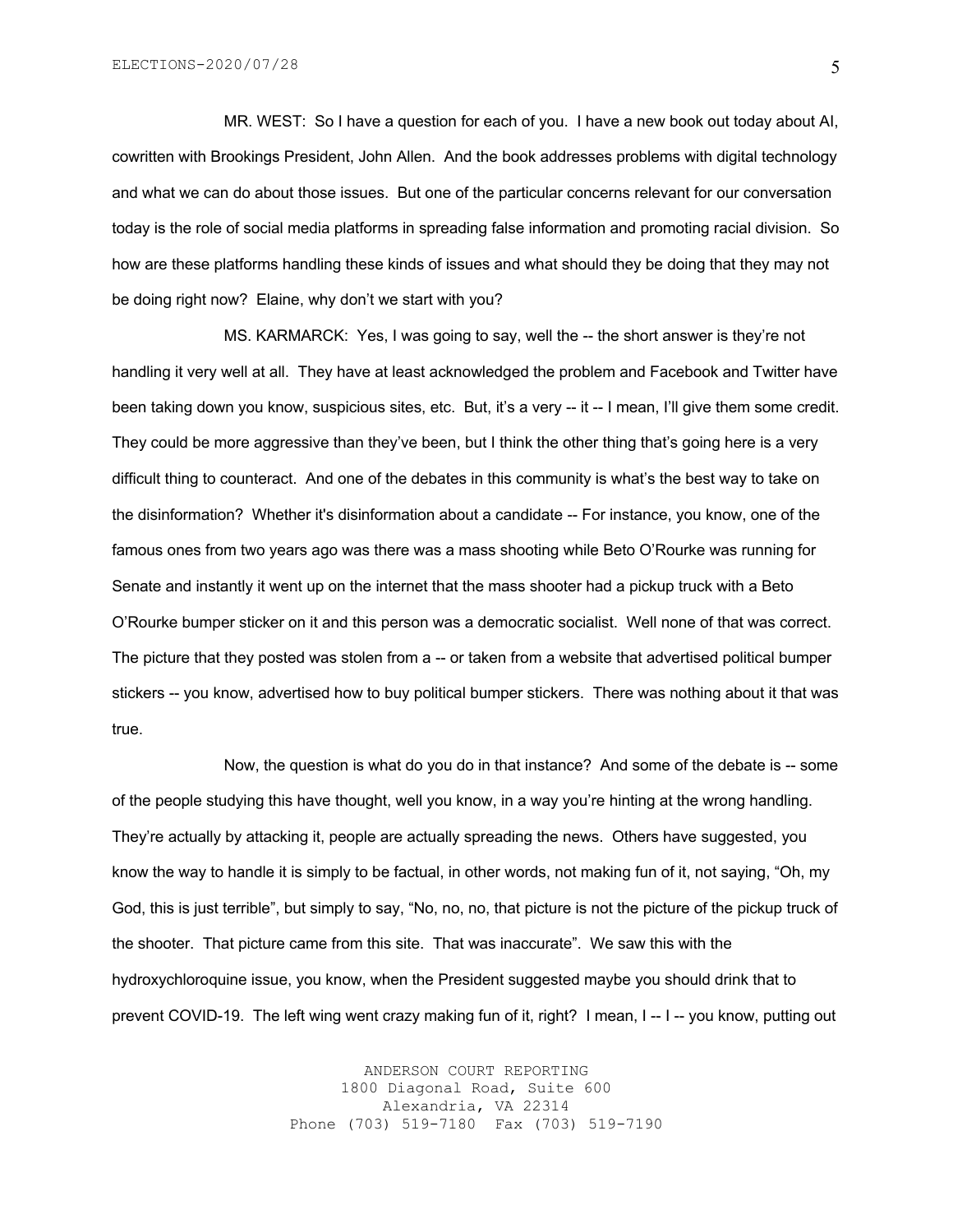ELECTIONS-2020/07/28

funny pictures and things like that, and the suggestion was, well maybe instead of it saying to the voters or to the citizens, "Hey, this is a problem", they just thought well the President said this so of course the democrats are saying that, and that maybe the best response would have been a little bit more muted.

So there's a debate going on now, how do you counter this information? And some people seem to think that -- that giving a -- getting to the underlying sponsors of the information, you know, going -- figuring out who really sent this and then letting that be known is somewhat more effective than either trying to make fun of it or -- or try to say this is terrible, this is terrible, this is a lie, which has the ironic effect of actually spreading falsehoods even more. So this is -- this is the tricky debate we're in the middle of.

MR. WEST: So Susan, your thoughts on the role and the responsibility of the social media platforms?

MS. HENNESSEY: So, I don't think anybody would -- would call the social media platforms responses thus far a resounding success, right? There's -- there's lots to criticize. With that said, I do think there's a way -- there's an outside focus on sort of social media and its role in spreading this information, and an insufficient focus in traditional media -- in traditional media's role in it amplifying and disseminating and sort of comping with -- responsibly coping with disinformation.

So one thing that was sort of a feature of 2016, the Russian disinformation campaign, and for the -- the investigation that came after. But the United States actually has a lot of rule -- a lot of laws on the books, a lot of rules on the books that allow us to combat foreign interference, right? Foreign disinformation efforts, because they really sort of differentiate between foreign actors participating in U.S. elections versus domestic actors. Once we move into the domestic disinformation space, legally the tool - - the toolkit is dramatically more limited and the questions become really, really difficult, right? The ability of American citizens to participate as a matter of the first amendment in political debate and discussion including via social media, that's something that has first amendment implications to the extent that the government is attempting to do something, and also just sort of basic speech implications whenever we're having big companies stepping into that role to start deciding you know, what information should reach

> ANDERSON COURT REPORTING 1800 Diagonal Road, Suite 600 Alexandria, VA 22314 Phone (703) 519-7180 Fax (703) 519-7190

6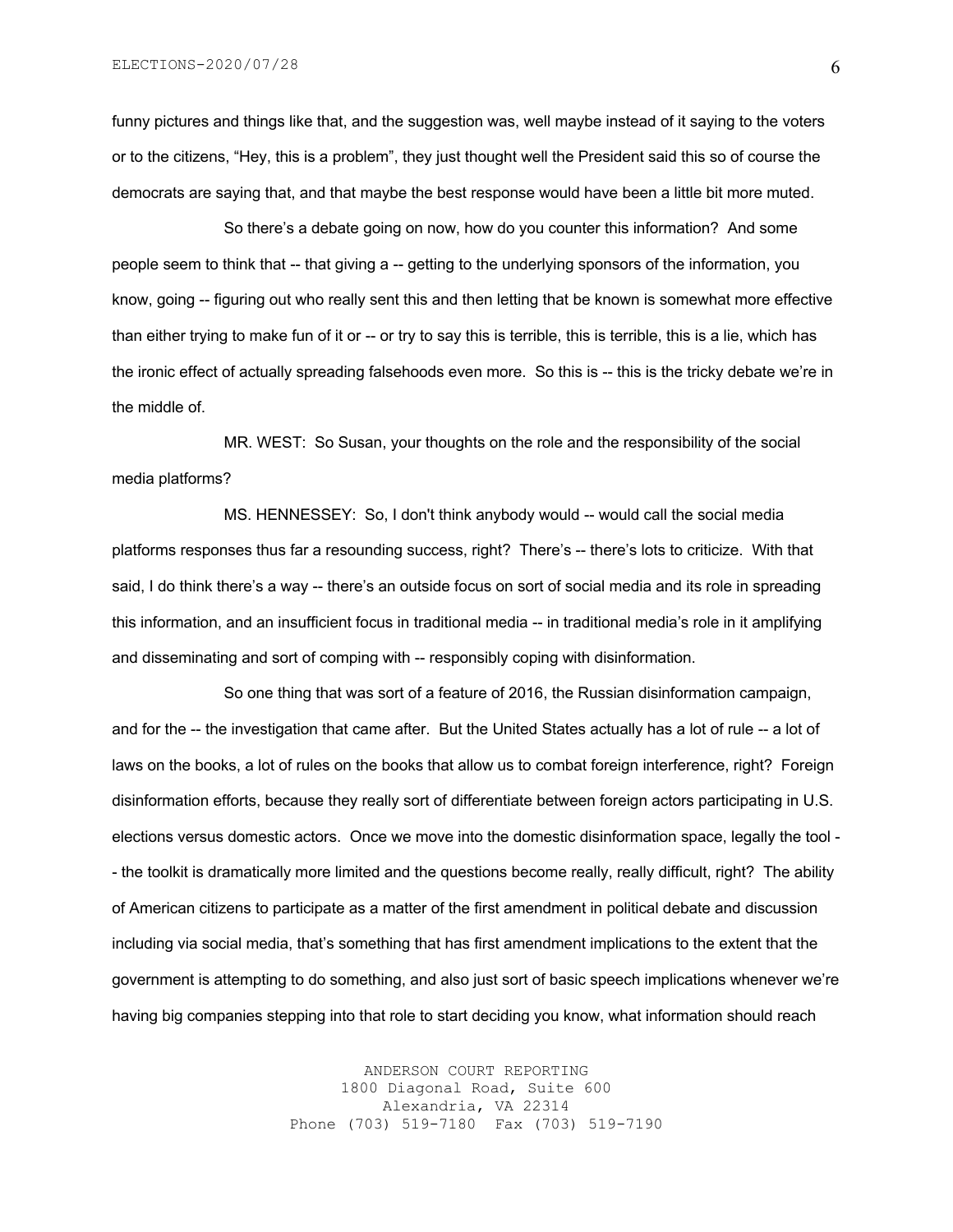voters and when.

You know, with that said, I do think that companies

are getting better at, at least combatting sort of coordinated in authentic activity, right? So people who are pretending to be one, saying spreading information and they do appear to have to established some sort of clear guidelines. They're also engaging in lots and lots of labeling efforts, right? Saying this is a false claim, putting up the fact check, and it's still not clear that those are actually sort of particularly effective mechanisms to combat disinformation. You know, but at least they're sort of trying -- at least they're sort of trying something.

Going over to sort of the traditional media side, and that's an area that's post 2016, I think remains really unexamined and that's - that's, yes there were Facebook ads and disinformation campaigns on Twitter, sort of pushed by the Russians, but at the end of the day the reason why that was such an astonishingly successful operation on the part of the Russians is because traditional media picked up those hacked and leaked emails and reported them far and wide. And so we're getting closer and closer, right? So the period in time in which in 2016 we saw the original sort of hack and dump of emails tended to be, it was right around in July around the conventions. And so we're moving into a period in which to the extent we're concerned about either genuine material being hacked and dumped or inauthentic false materials being sort of pushed out into the public. This is the period of time in which we need to be concerned about that and it's not clear to me that traditional media has really, really learned the lesson about how to responsibly report on information and not just focus on sort of the salacious details or the substance itself, of course actually amplifying those efforts, but also explaining to individuals where the providence of that information, why they maybe need to be skeptical about it, and also starting to think about potentially obligations not to report information that would otherwise be true and newsworthy because it ends up sort of undermining core principles of democratic participation and legitimacy.

MR. WEST: That is a very interesting point. So, Elaine, Susan has highlighted this issue of foreign intervention and of course, that could take a variety of different forms, so she mentioned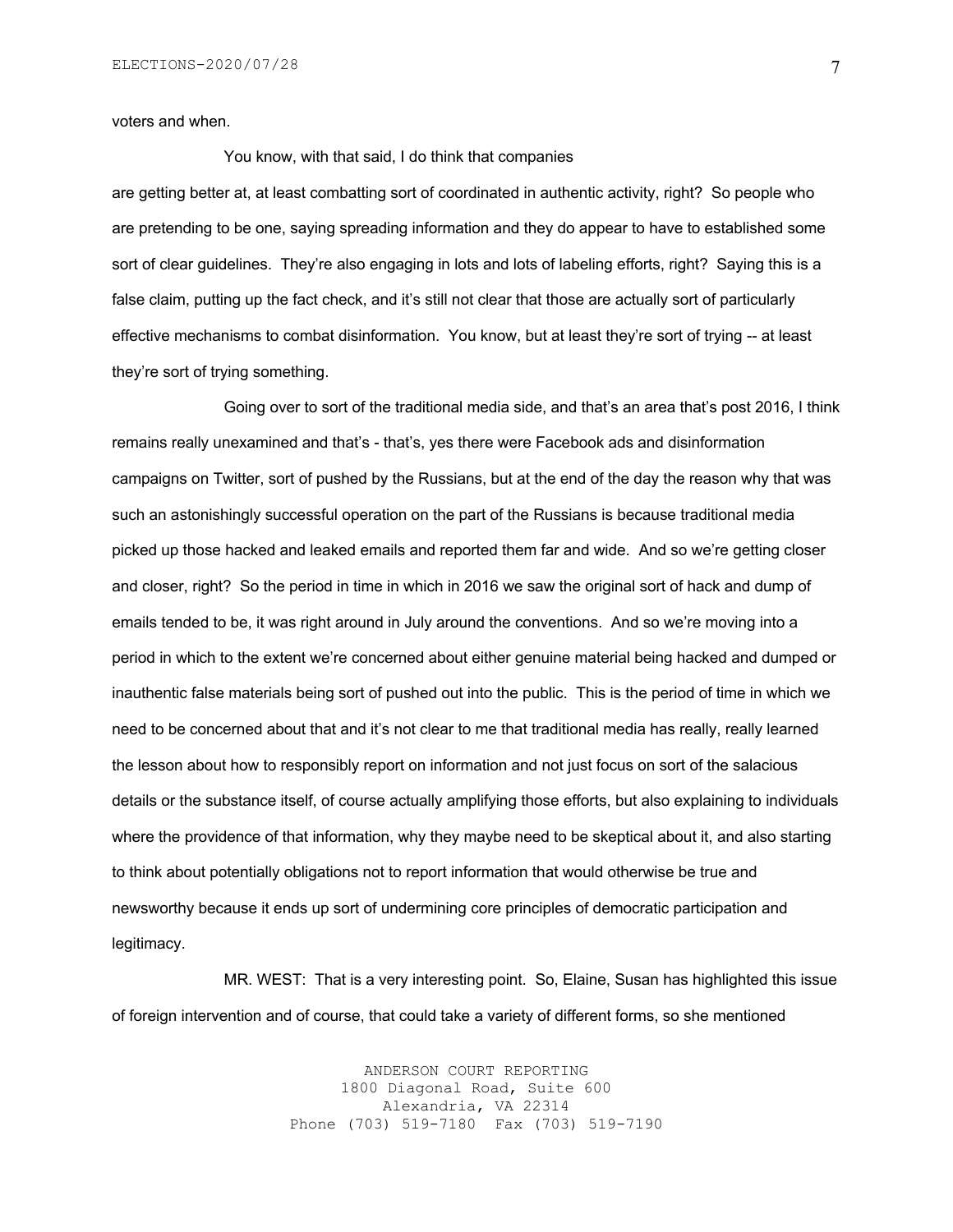hacking emails and dumbing them, disinformation campaigns, something that people worry about. Cyber attacks on the critical election infrastructure, like could there be disruptions of the actual voting process and interference with the actual infrastructure? And then also, just general efforts to sow public mistrust about the integrity of the election process and whatever the outcome is, to cast doubt on it so that Americans do not have confidence in the integrity of the process. So, which of these things do you think are the most worrisome and what should we do to guard against these types of problems?

MS. KARMARCK: Well, you know, let me take your, the first one first about the integrity of the election process and hacking in. On the disinformation front, one of the things I think we're going to see more of this time is not just Russian disinformation, but we're going to see homegrown information, disinformation. We already saw that in 2018, we've seen that in the primaries. In other words, what the Russians did and sometimes it was kind of sloppy with misspellings and obviously off English, a lot of people are going to do, who are American citizens and more just playing this game. So I think we have to watch for homegrown disinformation.

I think on the question of getting into the election architecture itself, one of the ironies here is that before COVID even began, election administrators around the country were doing an interesting thing. They were adopting paper ballots. They were adding to their election systems verifiable paper ballots in order to have a paper trail for recounts. And that was happening in about 22 states. It was -- it was a trend and you know, it sort of struck me as wow, here we are in the digital age and we're going right back to paper ballots because they can be stored in a room safely and recounted. Well, the irony here is that in many states, swing states included, we're going to have a huge number of paper ballots because of absentee voting. Now, people who are in Svetlana and Boris might be able to hack into an election sys -- hack into a common line system. It's going to be a little harder for them to get into that room in the State Capitol, which are always carefully guarded, to actually try to do something with the hundreds of thousands of paper ballots that are going to come in. So we -- we're going to have a kind of interesting election where a lot of the -- it's an old fashioned election. A lot of it is going to be counted.

Now, what some people have been doing is trying to cast doubts about the sanctity if you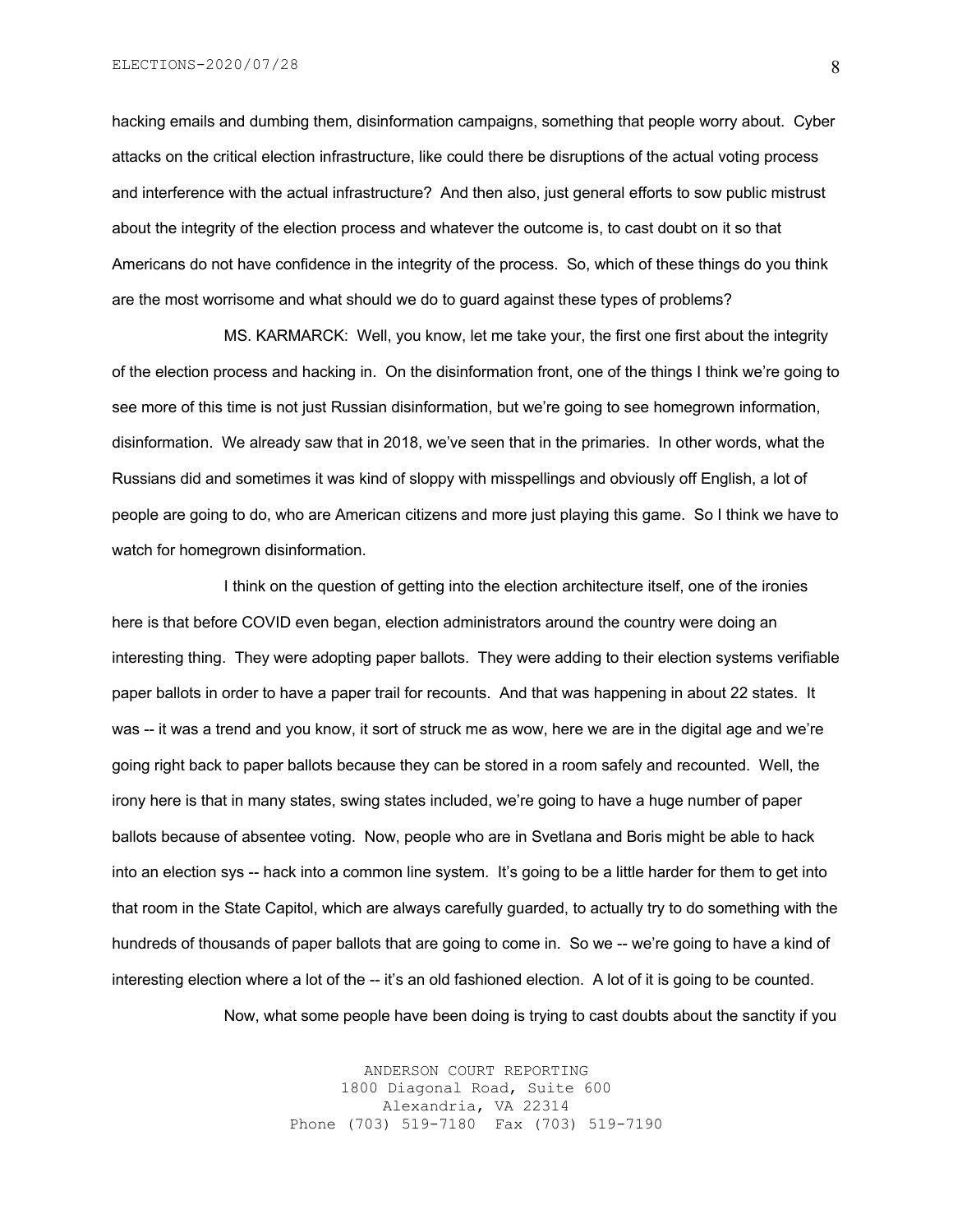will of a paper ballot election. For instance, the president just tweeted out that foreign governments are going to be printing millions of paper ballots and sending them in. Well, that's really hard. Paper ballots are printed usually at the county level, sometimes at the state level. They're all slightly different. There are signatures that governments have machines to match signatures to your voter registration signature. They're sometimes bar codes. They are printed on special paper. There's a whole bunch of ways that makes it really hard for somebody to just xerox a paper ba -- xerox a hundred copies of a paper ballot and somehow send it in.

But, what is going on here is of course an attempt to sow, and this is classic Russian activity, to undermine democracy, to sow confusion, and to try to be able to say that the results of this election are not actually the results of the voters. And I think that is very, very serious. They're busy right now sowing doubt about the authenticity of the coming election.

MR. WEST: Susan, your thoughts on foreign intervention and what are the things you worry about and what should we do to guard against those problems?

MS. HENNESSEY: Yes, so I do think it's sort of at the election infrastructure level, right? So actual sort of voting systems pollbooks reporting mechanism. I mean, I think overall that is a good news story from 2016. We have a far healthier more secure sort of basic system and infrastructure than we did in the past and we've actually seen a lot of really, really you know positive developments both at the state and local levels and also sort of in partnership with the federal government. So (inaudible) which is an agency at the adjustment, is leading these efforts and really has done a great forward leading job both in terms of educating, providing support, and really increasing our cyber security posture, sort of in general.

So I think as, you know, as the story in 2016, but I think it's even more true today, the idea that somebody is an external actor, foreign or domestic, is going to be able to reach in and change votes, right, or hack the election in some sort of way that selects the candidate of their choice, that's very, very unlikely. What is more likely, both in terms of its attempt and in terms of our vulnerability is that some actor is going to be able to do something to create some -- some reason to not have confidence,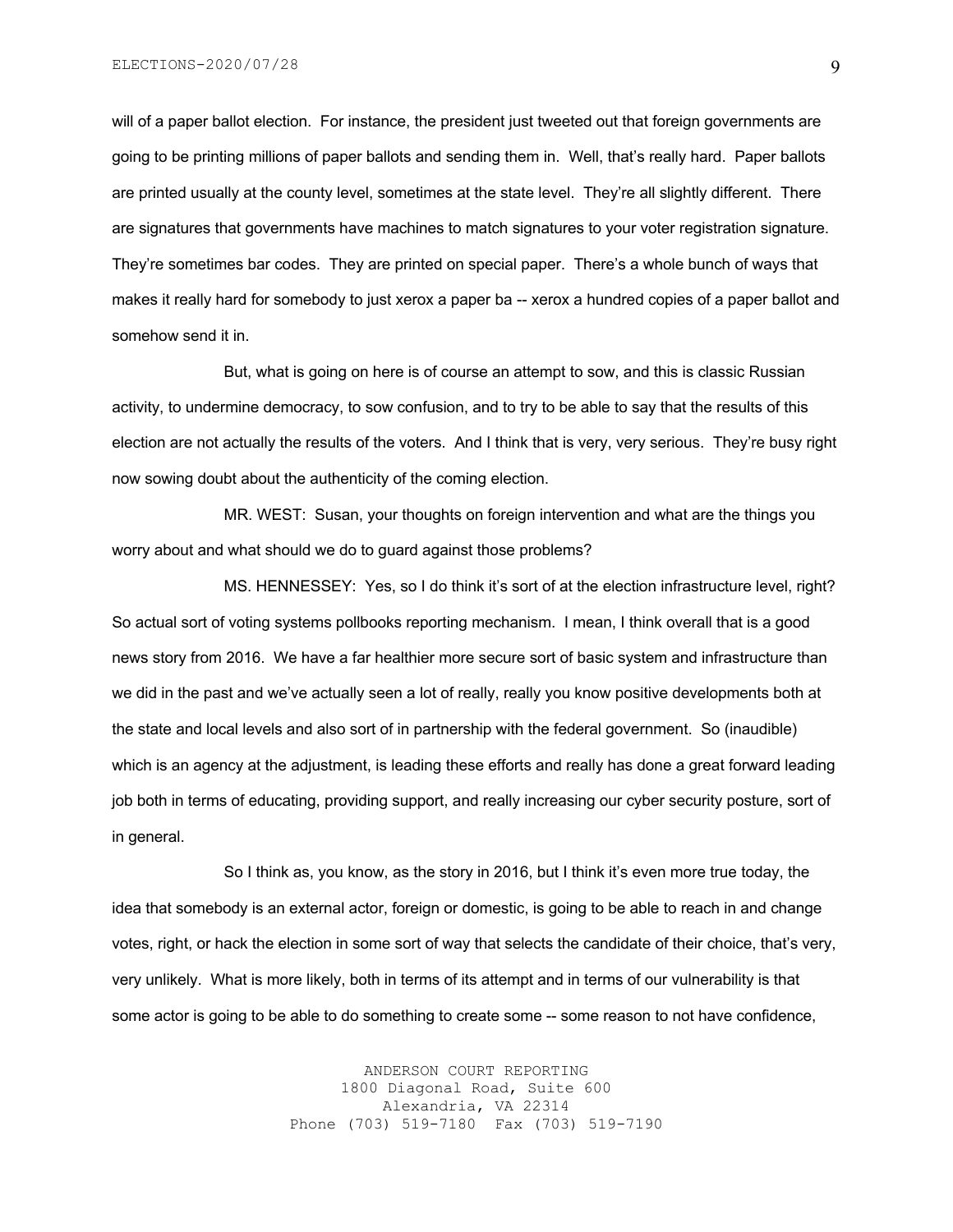right? To some reasonable auditor looks at it and says, "Well, I can't say 100 percent that nothing was changed here. I can't say 100 percent that nothing was accessed here", I mean because we have an inherently adversarial system, you know, election-wise whereas we'll seize on any sort of -- the core of any kind of questions and blow them up as much as possible. That's kind of how the system is designed to be run. And so there is -- there is a number of efforts that I think have been really, really beneficial, and so in the 2018 election DHS had a really, really successful program of essentially sitting in the room with the journalists and any time there was information about you know, polling, voting machines not working in a particular way or attacks on part of the infrastructure, they were able to give journalists in real time very, very rapid feedback and information in order to ensure only good information was sort of being pushed out, you know, and reaching the public.

All of that said, you know, whether we're talking about foreign election interference and sort of the issue of deterrence, to the extent we're talking about sort of deterrence by denial and hard security and what we can do to prevent other people from getting in, we're already in sort of a dangerous position there, right? Ordinarily when we're talking about shaping the behavior of foreign governments, we're thinking about the traditional tools of diplomacy, of foreign policy, of the United States Federal Government making it clear to other countries that there will be serious consequences if they even attempt, you know, to operate in this space. And I think we do have to acknowledge going into the 2020 election, that has been an abject failure on the part of the federal government. You know, if anything, the purpose of the United States has actually indicated in some cases the key wealth that was that type of interference, you know, if we're to believe news reports. And so, you know, there's -- there's lots and lots we can focus on. There's lots of continued room for improvement.

Like Elaine, I think seeing broader adoption of paper ballots, this idea of building and resiliency, not just focusing on prevention and sort of defense in depth, if something happens, being able to go back and have a record we can look to in order to restore that confidence and legitimacy. With that said, you know, sort of the -- the initial strongest protection, having these really, really strong norms and strong international partnerships with our allies and strong incredible warnings to our adversary, you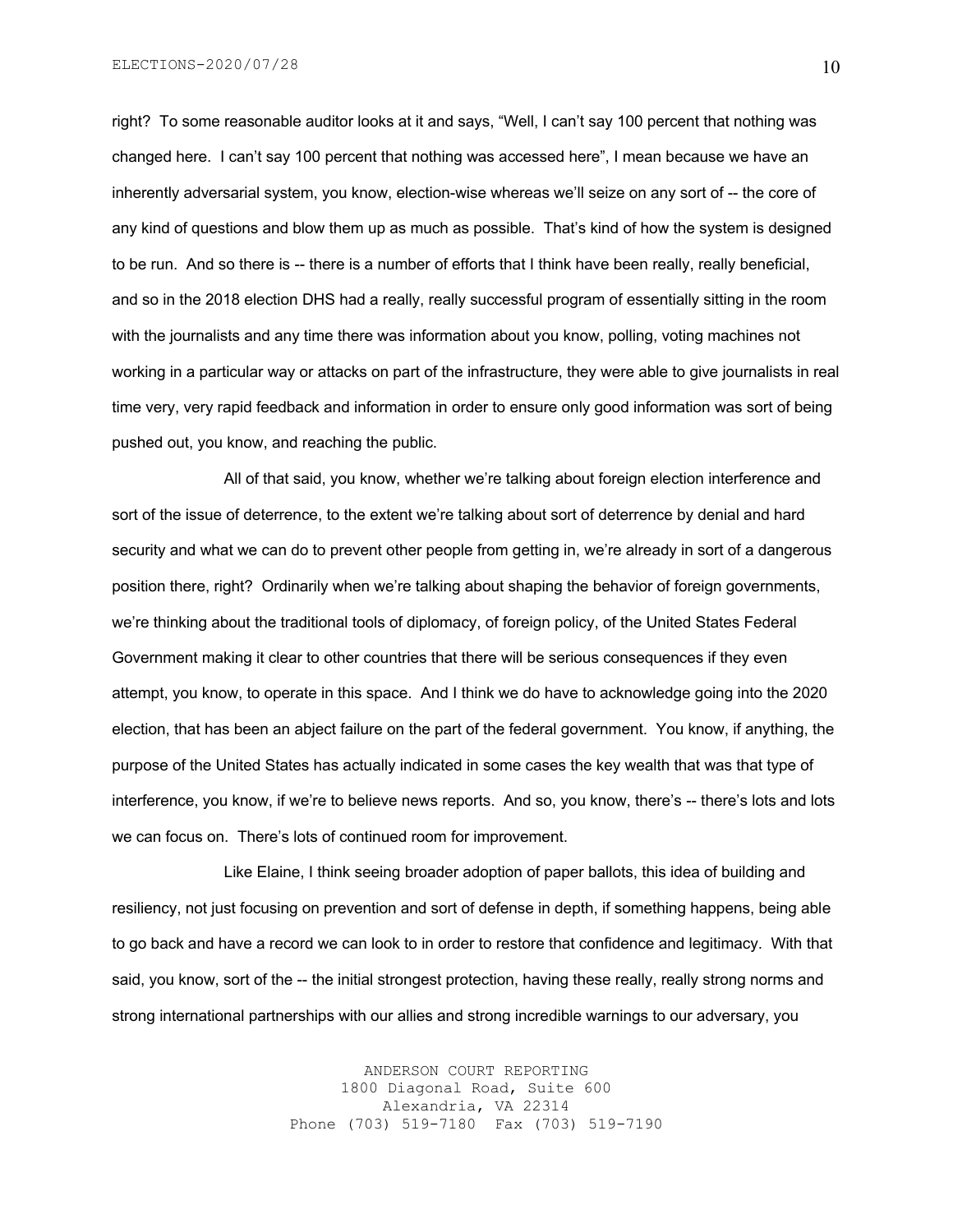know, that has I think been really, really unsuccessful. And so, we also need to be candid about what a perilous moment this is, that we are combing an already quite fragile system or a system that is starting to show cracks, with a genuine crisis in the form of a pandemic. You know, and then query, if there's you know other additional crises on top of that, right? So, major weather events. You know, Elaine mentioned disinformation about -- about acts of violence, right? You can imagine -- you can put together lots and lots of hypotheticals in which you can construct a pretty alarming scenario pretty quickly.

MR. WEST: So some of these issues that each of you have outlined, we did see in 2016 and even in the 2018 midterm election. So I guess the question and Elaine, I'll start with you, is just have we learned any lessons since 2016 and 2018? What is it that local, state, and federal agencies have been doing, and have they been enough to protect us in 2020?

MS. KAMARCK: You know, that's a good question, Darrell, and Susan alluded to this. In the -- what happened in 2016 was it was so unprecedented that the intelligence community of the United States federal government had never before interacted with election officials, who are, by the way mostly county level officials, some state/county level. So when the Senate did its real report, a long, long report on what happened in 2016, to me one of the most interesting things was the extent of the miscommunications between the federal government agents who were looking at this and seeing where it was coming from and seeing that there was some international funny business going on, and the state election officials who just didn't know what to make of this stuff. That, I think has actually changed. I know that for instance, in the last two summers there's been this huge hackers convention that goes on every year and you know, people were remarking how, "Oh, people from election boards and secretaries of state offices were coming to a hackers' convention" where they were testing election machinery, etc. So I think that, that communication breakdown, which I think the problem was pretty serious in 2016, I think that's probably not going to happen again. I think a lot of progress has been made on that.

As for, to me what worries me more than the election apparatus is the -- just the ease of disinformation flowing out there and the rapidity with which a lie goes wham around the country. And I don't th -- I think we -- we have a good kind of head start on the election machinery. I don't think we have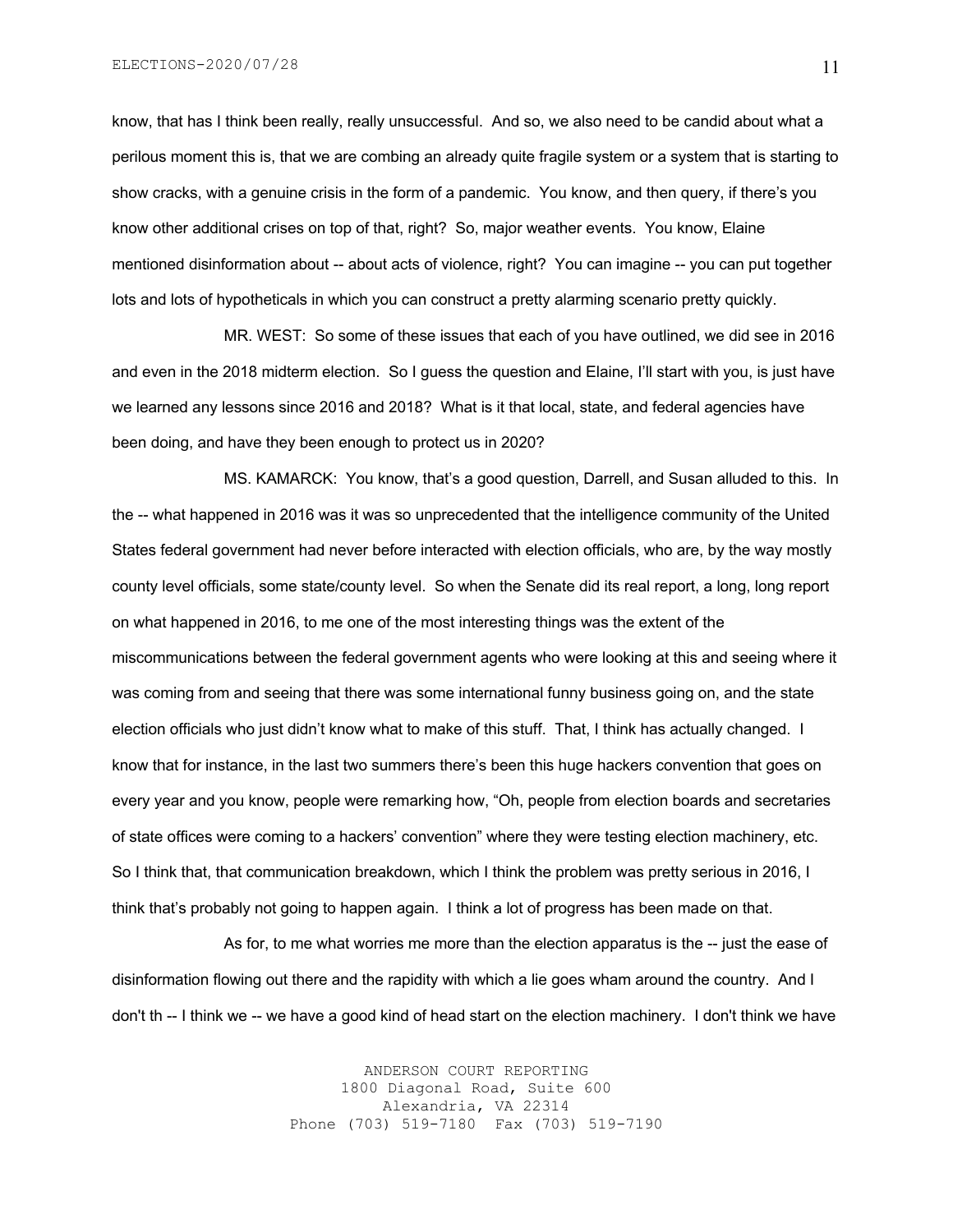a very good way of coping with just flat out lies and -- and stuff that gets dropped, say the day before election day, you know, about -- about Joe Biden or even about Donald Trump, but there's that much. You know what I mean? I think that, that's really the problem that we're -- we're not able to cope with very well.

MR. WEST: Susan, are local, state, and federal agencies doing enough to safeguard this election?

MS. HENNESSEY: I think they're doing the best they can and let's keep in mind, we tend to think about elections as only occurring every two years or every four years. From a state and local perspective, that's not true. They run elections every single month, right? Elections are happening across the country continuously, school board elections, county board elections, state elections, primaries, you know house elections, right? So there's been a huge amount of experience and learning experiences. You know, I take Elaine's point that one of the sort of identified failures in the 2016 election was the lack of context being presented, so even whenever the federal government, which is in a privileged position at least whenever it comes to foreign sources at the tax and election infrastructure, you know, they were able -- they were able to sort of provide warnings. They really weren't giving enough context or enough information so that state officials would know how to sort of remediate. With that said, this is a scenario where you know, sort of foreign interference, it's exciting, it's something different. You know, the actual sort of reforms that are really, really desperately needed are the most boring possible, right? We need to reform the relationship between election machine vendors and states. There are a very, very limited number of ele -- of actual companies that create these election, you know, basically the mach -- voting machines. They do not -- they're in a position which they essentially voluntarily decide whether or not they want to comply with basic cyber security standards and state governments are not in a position to -- to do a whole lot to sort of compel them to change their behaviors.

And so just thinking about our -- what are the mechanisms we can use you know, to really reform things, you know at the systematic and structural level in order to ensure that we are seeing more secure behavior, you know, not just during the 2020, not just during you know the day of the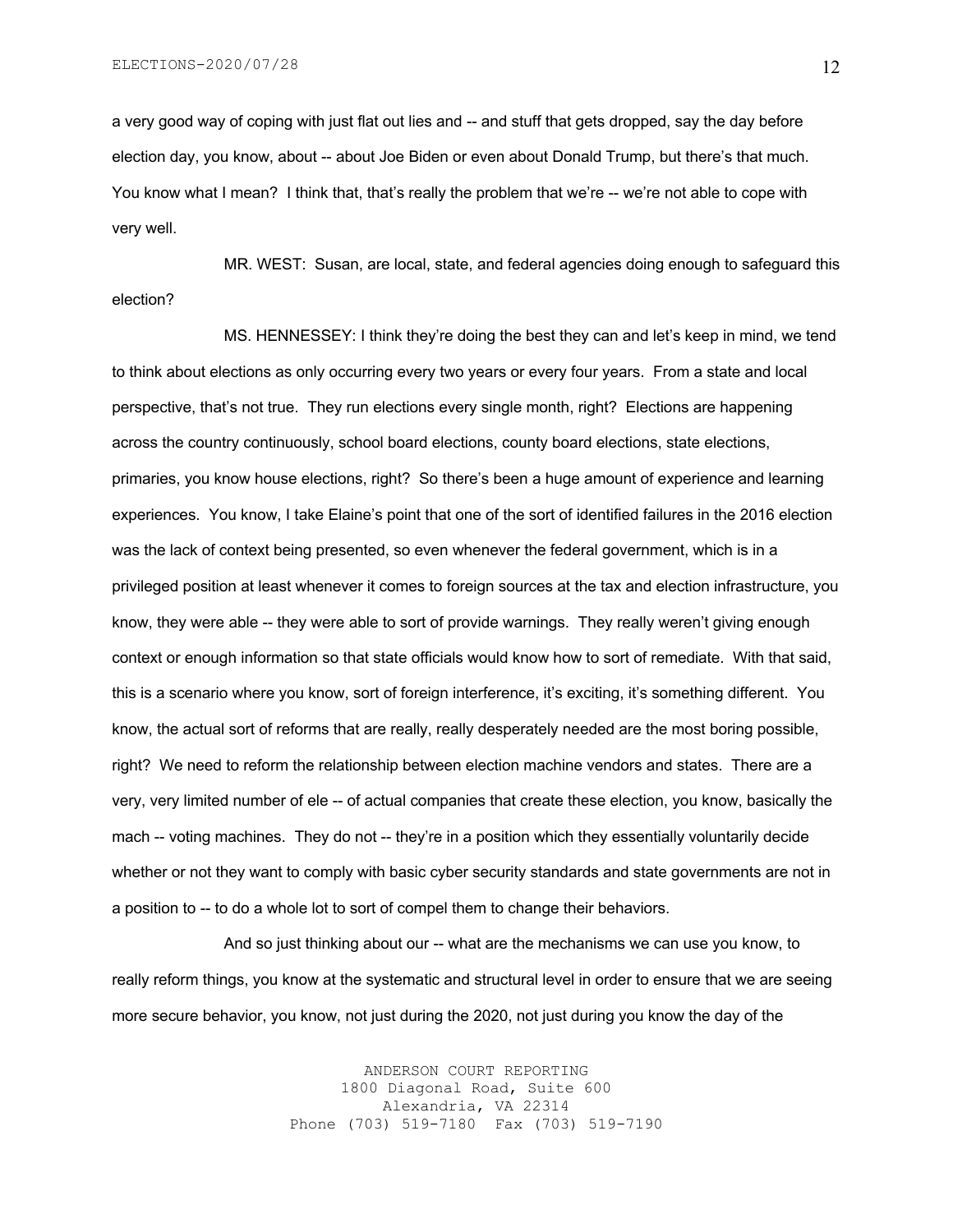presidential election, but in all elections generally? You know, the other key is that this requires lots and lots of money and you know, we've had sort of funding for election security bills, you know, being kind of tucked in at the margins of other you know authorization appropriation skills. There hasn't been comprehensive bipartisan cyber security legislation passed. The latest coronavirus relief packages do not include substantial funding and that's what states really need. They need money in order to take the steps -- you know, in order to take some security steps.

The other thing that we need to think about is states are not just concerned with securing elections you know, against sort of foreign interference. There are also concerns with issues like access, right? So ensuring that everybody who goes to the polls is able to cast their vote. So this is something in the Help America Vote Act, you know, sort of post 20 -- post 2000. It was really, really voted on and focused on this question of voter access. And so one of the questions is how do we resolve the security concerns, and the security concerns that go to basic legitimacy without creating conditions that actually make it harder for people to vote or somehow replicate some of the pathologies that previously existed? And so it's a tremendously difficult sort of problems to wrap our arms around.

At this point, you know, I think that the technology and the technological choices really are baked in at this point. That the government can do between now and November is develop the relationships, find ways to share information, and also to share more information with the public. One of sort of I think the errors of 2016 was real concern that if the federal government acknowledged, even you know, sort of very, very basic intrusions into the system, things that you really had no reason to believe any vote would be changed for any reason throughout the integrity of the election, there was so much concern about sharing that information to the public that ultimately I think it became counterproductive, right? And the very limited information that was shared ended up scaring people and alarming them more than they needed to be and it wasn't until the SSCI report years later that we really, really understood the specifics of what had occurred.

#### And so what can the government do this time in order

to share in real time, you know, actionable meaningful information, information that states and local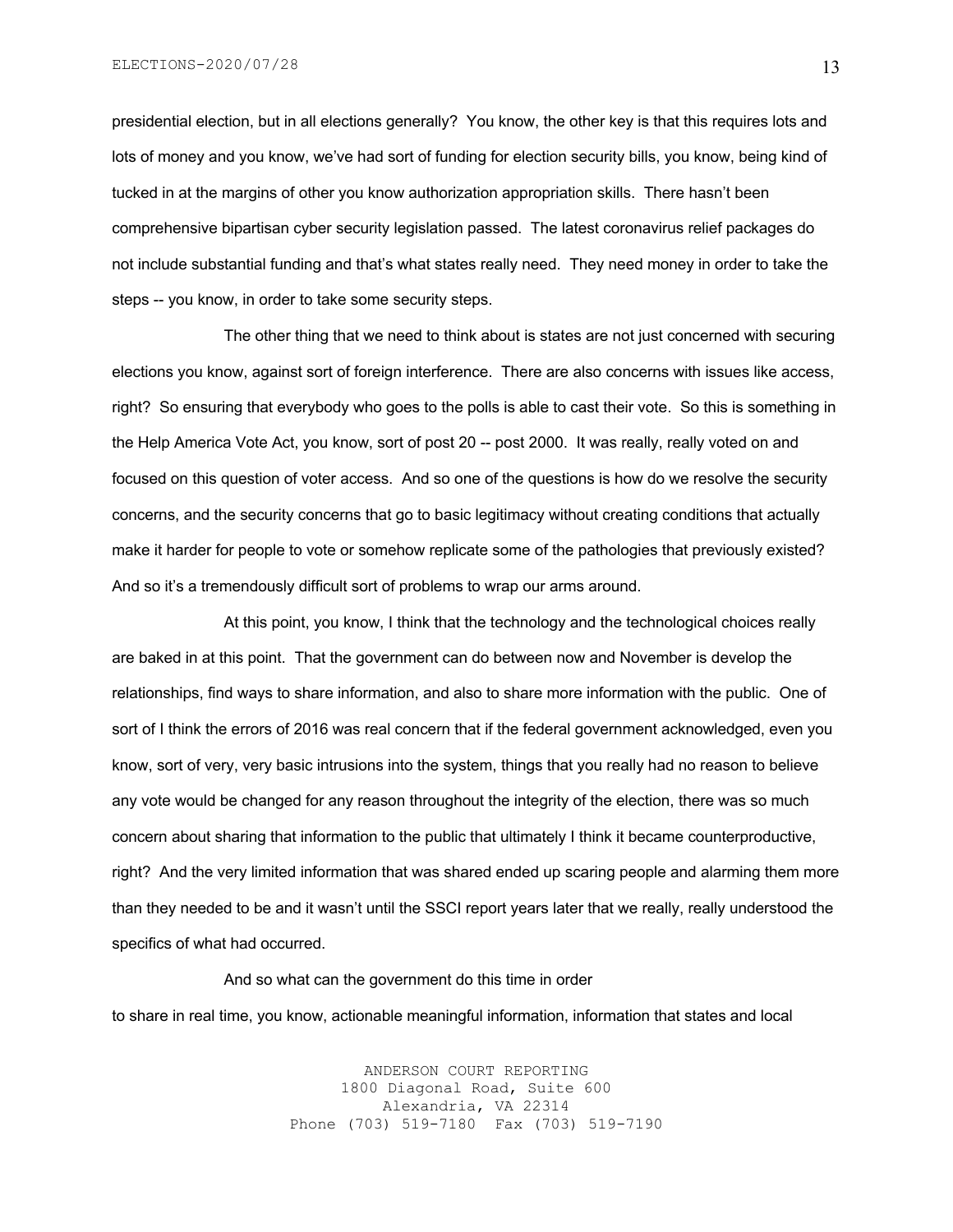governments can act on and information that the public can digest ourselves and understand in a way that is actually going to bolster the legitimacy and sort of integrity of our systems, you know, because it feels like we are engaged in a fair and fundamentally transparent process?

MR. WEST: So in a few minutes we're going to take questions from the audience, so those of you who are watching I would encourage you, if you have any questions, email us at events@brookings.edu, that's events@brookings.edu and we will get to as many of your questions as is possible.

So Elaine, one of the things Susan mentioned a while ago was the role of the media. How should journalists think about these election problems that we've been talking about here today and how can they help the American public understand any problems that actually come up this fall?

MS. KAMARCK: There's a very big role of the media in this. First of all, on the disinformation front, one of the things we think we're learning about coping with disinformation is that when the source of a lie is publicized, that is actually more effective at cutting down on say the views of a certain page or a certain website than trying to combat the lie from the other side of the aisle. And so the media can have a huge role in simply publicizing the source of disinformation, particularly when it's foreign or particularly when it's another -- the other political party doing it clearly for the purpose of mischief.

The second thing I think the media can do is really help voters understand how to vote in -- during a pandemic. So understand that their polling places they're gone to for the last 20 years may not be the same polling place because there will be fewer polling places, helping people understand what the deadlines are for applying for your absentee ballot, what you have to make sure to do to make sure your ballot is counted, all of those things.

And then I think finally is the media has to not panic on election night because I mean, we had a little -- we had a little example of this with the Iowa caucuses. Now, granted the democrats had some mess-ups in the Iowa caucuses, but the media went completely berserk because they didn't have results out of the Iowa caucuses by 11:00 p.m. eastern standard time, which between was 10:00 p.m. in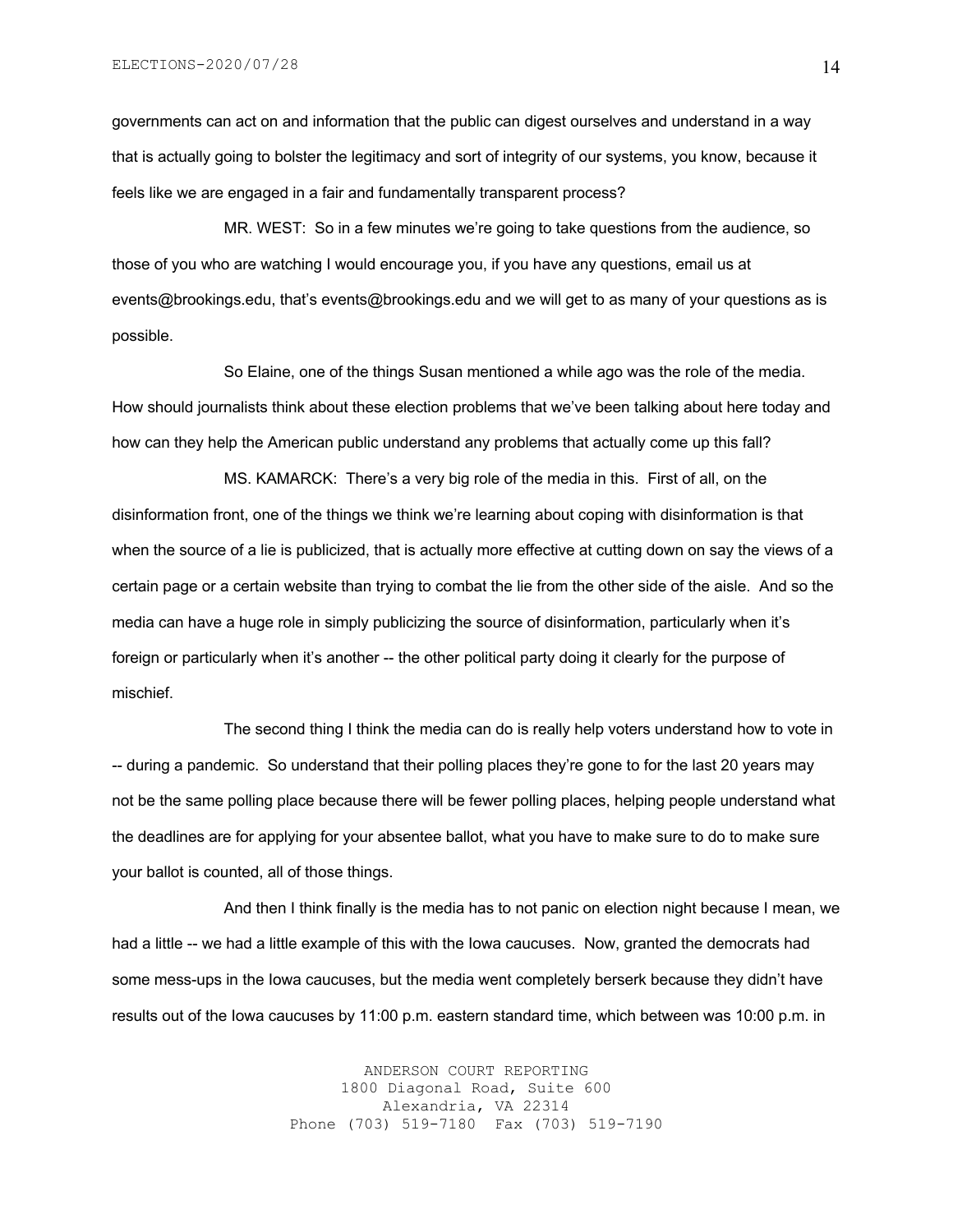central time. And it did take another two or three days, but we probably had the most accurate Iowa caucus count that we've ever had, which is you know, which is another story. And I think the media has to simply say on election day, there's going to be two sets of voters. There's going to be the voters who voted in person and I'm sure they'll have some people there at the polls reporting on the, but then probably there's going to be more than 50 percent. That's my guess now is that maybe as many as 60 percent to 65 percent voting absentee. Now there's no way other than some very rough polling, but even that I think would be hard to do, it's going to be really hard to figure out what the absentee ballots are. So if the press goes ahead and starts naming winners based on the in-person voting and then two weeks later all the absentee ballots are counted and the election is reversed, the winner is not the winner, that causes suspicion. People are going to say, "Oh, my God" that there was all sorts of funny business, the election was rigged, etc. So the media is really going to have to be disciplined. They always want to jump out ahead and declare the winner and make the news and they all compete vigorously against each other to call states on election night. They're not going to be able to do that reliably this time around, and if they do, if they do jump the gun, then what's going to happen if when the real results are in, if they're different, if they make a mistake and the probability is high there, then you're going to add to this sense of distrust, oh, the system is rigged, people were cheating, there was corruption, etc. That is exactly what the Russians would like to see about this election and frankly, a lot of Americans. They're playing into this. It's very serious and I think the media has a huge role in it.

MR. WEST: So Susan, you've already talked a little bit about the role of the media, but what would you like to see journalists do in terms of the way they cover this campaign and how they cover potential problems that may pop up?

MS. HENNESSEY: Well, I'll sort of limit myself to the election security issues of the campaign, right, and sort of the basic legitimacy questions and sort of grappling with the disinformation, because of course there is a much broader question about how the media covers the two candidates in question. That our -- you know, we could have 15 you know hours of this panel and not sort of begin to form those steps. But look, certainly Elaine's right. Resetting expectations about the timelines here, and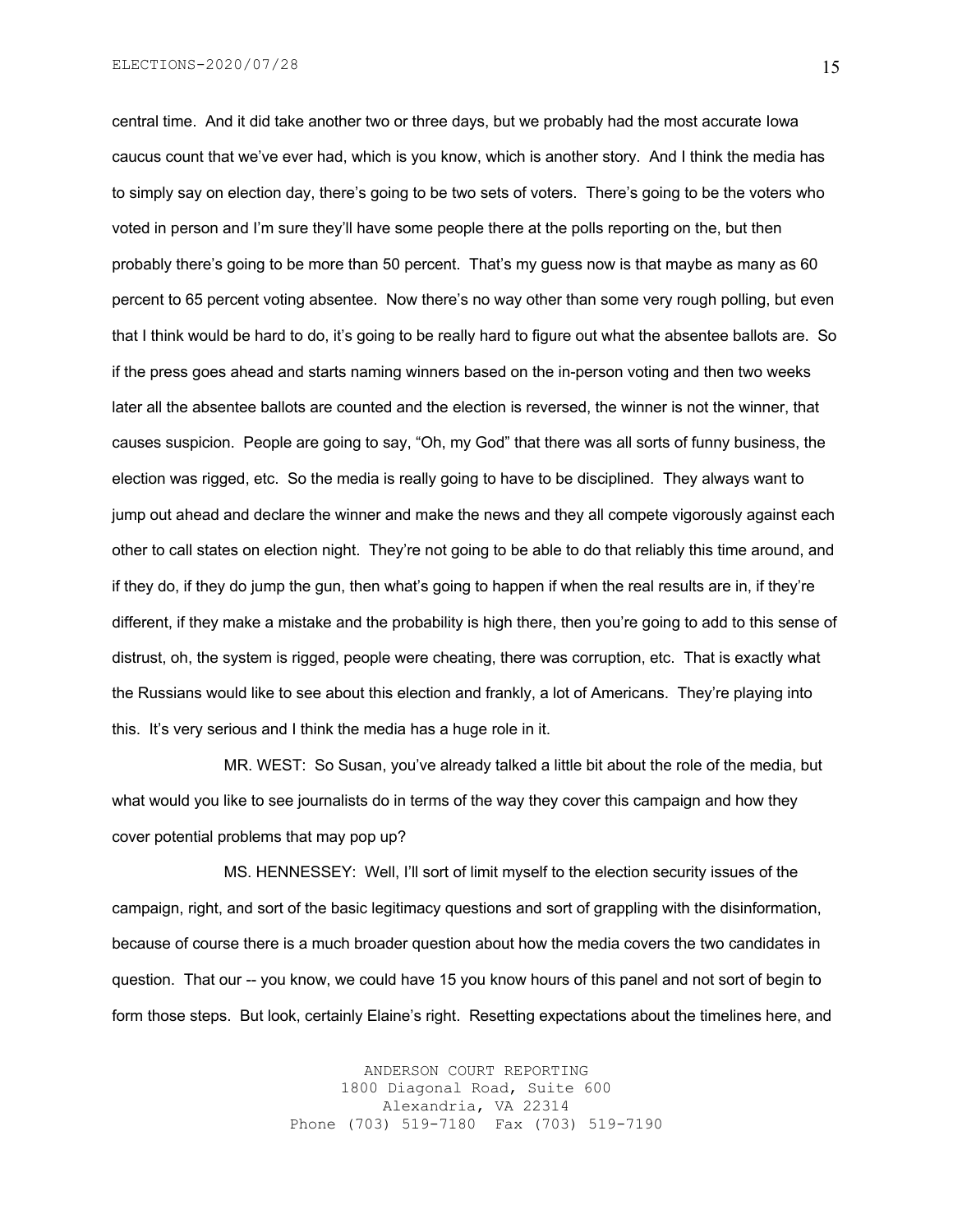ELECTIONS-2020/07/28

also in advance helping people learn how to vote, that you know, look, the media is a civic institution, you know, and I think can embrace the responsibility. How do people -- educating people about what voter - what voting election that is actually going to look like, what the voting process is going to look like for them because to the extent that we are looking at something new and novel that is always going to be a world in which people are most concerned, right, and things seem illegitimate because they seem unfamiliar to them. And so I do think that if the media can start having a conversation with the public right now, "Hey, this how, this is what voting is going to look like, this is how you fill out an absentee ballot, here are the rules" and so the information you need to have in order to not have your ballot -- your ballot be invalidated. And then have and then be prepared sort of to go into election night. I'm representing that ultimately these are going to be state specific questions and then there's always a desire in a presidential campaign to really, really focus on the federal government. The federal government doesn't have that much of a role here actually. This is driven predominantly by state and local government and it is covered by state law, so there are going to be 50 different laws that govern when questions arise whether or not they're very, very big ones or little tiny minor ones about, "hey, does this ballot count" or "what do we do, you know, we saw this sort of weird thing happen in the system, how do we respond to that?" "Hey, this person got in line, but they weren't able to vote, they showed up to their polling place and it looks like their voter registration is not on file". All of the rules that govern that, they are not uniform federal rules for that. Those are different state specific rules. And so understanding that one, it is going to be a much longer process, and two, you know that as we're starting to have discussions about issues that are inevitably going to arise on election day, being in position to have a sophisticated nuance discussion you know based on the relevant jurisdictions in question, I think that's going to be a really tremendous public service.

You know, the other thing is I think a lot of the media tends to be focused predominantly on the presidential election. You know, that's -- that's perfectly understandable. It's less likely that we're going to have real questions or have really, really long waits in order to learn who won the electoral college and who is going to be the next president of the United States. The places where there's going to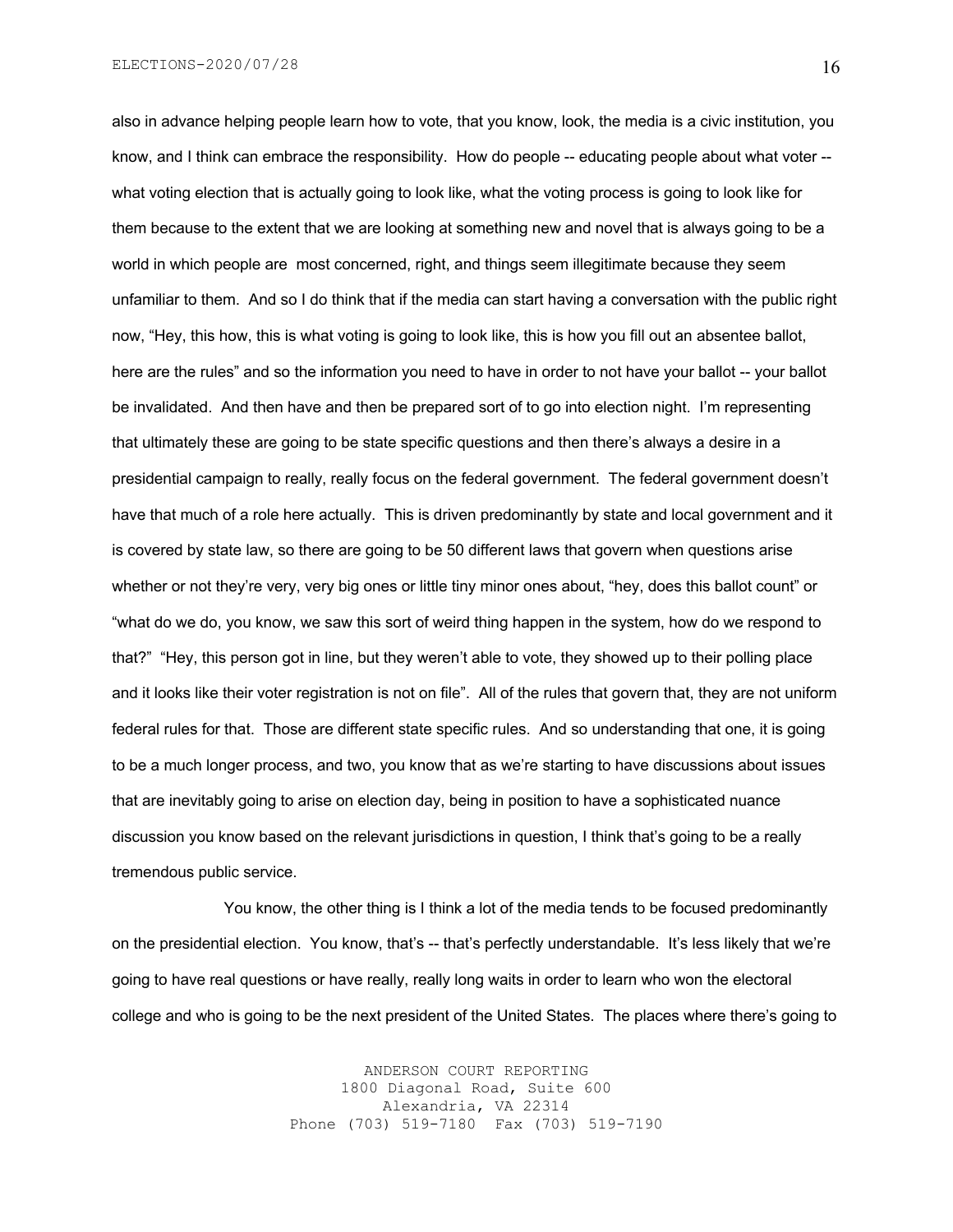be 2 percent margins, right, places where it might take a really, really long time to going to answers, are going to be in down ballot races. And so educating people and to continue to follow and care about those stories even once sort of the big flashy thing for the top of tickets are resolved, helping people understand all the way through the end of the process that hey, this is -- your voting in elections for the United States is an end to end system, right? You're -- you're vote, the moment when you cast your vote, that's not the end of the process and institutional integrity, institutional maturity, and depth and reliability, it extends all the way through all of these processes that we have in place in order to resolve an adjudicate any questions that might -- that might pop up. And we do in fact have a system that is substantial enough and strong enough to answer those questions when they do arise and we don't have to be afraid of them, but we do need to be far, far more educated on what a normal process, what a legitimate and ballot process will look like even if it's something that's not familiar to voters.

MR. WEST: Sounds like great advice for journalists. So I want to move to some questions from audience members. Elon (phonetic) has a question: What guardrails are available to prevent Trump from taking extreme measures to suppress the vote or to declare emergency powers to disrupt the election? Elaine, you want to start with that?

MS. KAMARCK: Well, as Susan just emphasized, elections are run by states, not by the federal government, so the President would have a very difficult time legally saying we have an emergency, we can't have the election. We did have elections during World War I, during World War II. We even had elections during the Civil War. There have been no precedent for a president stopping an election or somehow cancelling the election or somehow deferring it. Also, remember that the constitution says that your -- you -- the president is president until election -- the election is held, the electoral college meets, and until that, until January, the term ends. So President Trump needs an election to remain the president, okay. So it's not like he can just sort of say we're not going to have an election and I'm going to you know stay, I'm going to stay in there.

So I think that this is paranoid, a lot of paranoia about it because of some of the things Trump as done. I think it would be very hard to do. What I think is more likely and what I think he trying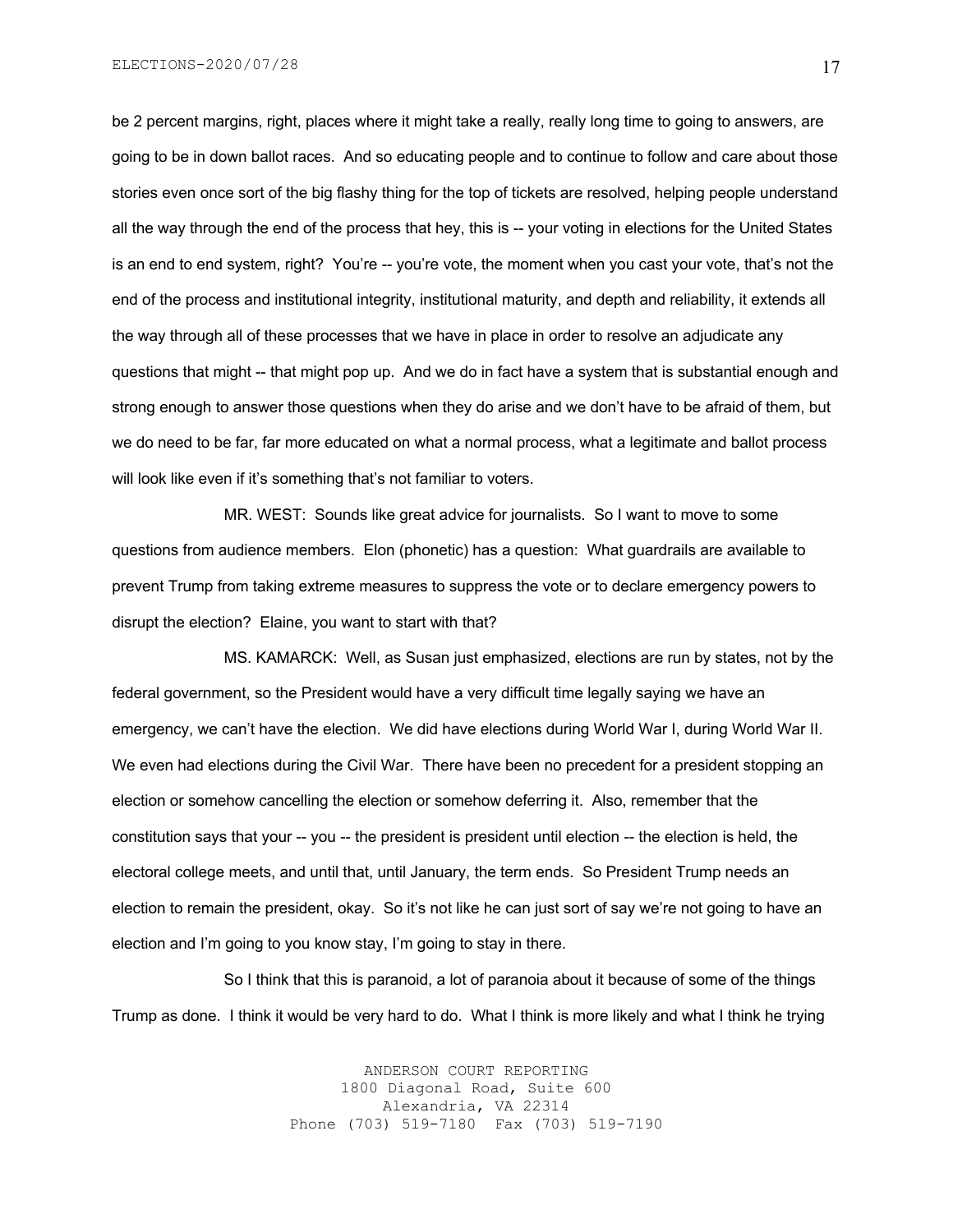to do right now is sow doubts about the legitimacy of the election. I think this campaign against mail-in ballots, which have never been very controversial at all and in fact do not have high levels of corruption associated with them, I think this is a campaign to set up a story that says if I lose, meaning Trump, if Trump loses that somehow the election was stolen and it will give him then, I mean maybe he'll try to litigate this. Maybe it will go on and on. Maybe he'll use it as a basis for his post-election you know organizations, assuming that he does lose.

I think what -- what's trying to -- what's happening here is he's setting up a reason to doubt the legitimacy of the election in case he loses.

MR. WEST: Susan, your thoughts on this topic?

MS. HENNESSEY: Unmute. Look, Elaine is certainly right. There is only a limited role for the federal government in you know the tabulation and certification of votes. And so I think some of the sort of nightmare scenarios where somehow an authoritarian president doesn't allow votes to be counted or influences the tabulation or outcomes, you know, that's very, very difficult to imagine how that would actually occur in practice. With that said, you know, voter suppression is a very, very real issue in the United States and in the past under both republican and democratic administrations, the Department of Justice and the federal government has taken a substantial forward winning role in combatting voter suppression and ensuring that all Americans are allowed to exercise their franchise.

One thing we have seen the Department of Justice do is take a massive step back, not enforce, not sort of attempt to enforce federal law. And we have seen the president make comments that appear to encourage or give cover to governors or other states' efforts that might be sort of aimed at some forms of disenfranchisement. You know, with that said, you know, I've heard a lot of people sort of talk about coronavirus and emergency powers and what can he do sort of on election day to disrupt things? You know, my thinking about this is ultimately this is a question of voluntary compliance by governors. And so the governors who might be inclined to do that tend to be governors of states in which the actual sort of vote might not be -- it might not be a swing state, right? It might not have a substantial impact on the outcome, and so you know, yes, I don't think we have to be cautiously careful and really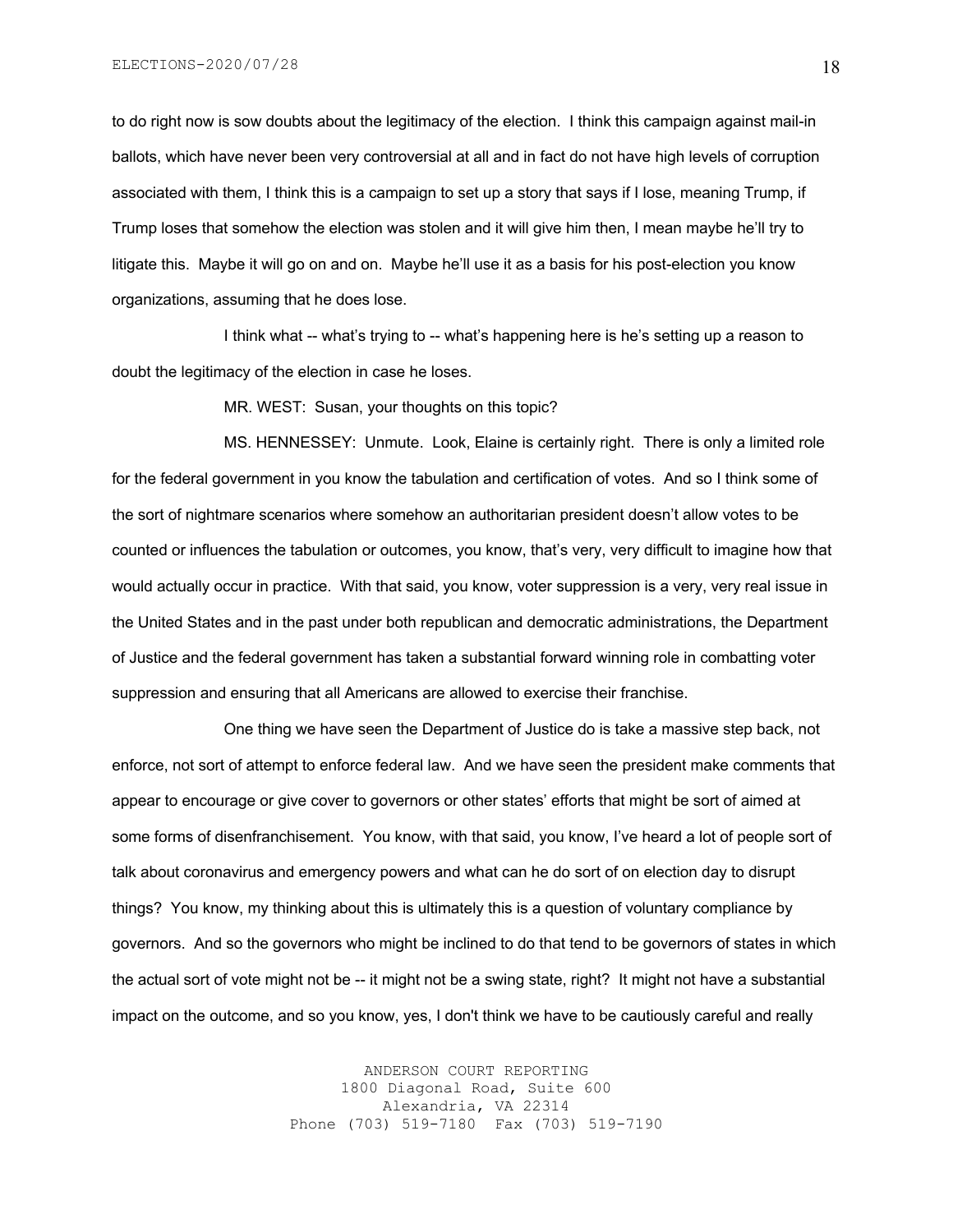ELECTIONS-2020/07/28

thoughtful as we go into this election and really looking closely at swing states and swing states in jurisdictions that are controlled by governors who have in the past been willing to go along with -- with federal requests or efforts even in the absence or countervailing an expert opinion or evidence.

With that said, I don't think this is something that should be keeping lots and lots of people up at night. And at the end of the day, the real way to combat all of this is to vote and to vote in very, very high numbers because whether you talk about disinformation and/or voter suppression efforts, all of these things that they all exist, they all have impacts at the margins. And if we had a country that participated at a much higher level in sort of regular elections, you know, it wouldn't solve those -- those issues, sort of the core issues, but it would mute the effects dramatically. And so I think for people who are you know worried about people being able to vote, make a plan for yourself. Make a plan. Don't just assume you'll be healthy and able to get to a poll. Register to get your absentee ballot. If you're all set and you know you can get to a poll and you've filled out and turned in your absentee ballot, help somebody else who might need access you know, to understanding how they register, understanding how they submit votes, right? Those are the things that are actually going to have a -- a real sort of impact on creating you know, healthier environments. And I do think that ultimately the -- the nightmare scenarios we have real questions about legitimacy that could be fueled you know by irresponsible rhetoric from the federal government, those really, really don't exist whenever you have more substantial vote margins.

MR. WEST: So Elaine, David has a question about mail-in ballots. He wants to know: Which battleground -- which battleground states are expected to have an unusually high percentage of mail-in ballots, and then if some of these ballots are contested, how will the disputes get resolved? And what are the odds, yes, that we're going to end up in a months' long contestable election?

MS. KAMARCK: (laughter) Well, that's a -- that's a really good question and it keeps a lot of people awake at night, David. So thank you. I can tell you, I made -- I'm looking at some notes here. Based on what we saw in the primaries, Florida, Georgia, New Hampshire, Ohio, all battleground states had enormously high numbers, unprecedented high, unprecedentedly high numbers of mail-in

> ANDERSON COURT REPORTING 1800 Diagonal Road, Suite 600 Alexandria, VA 22314 Phone (703) 519-7180 Fax (703) 519-7190

19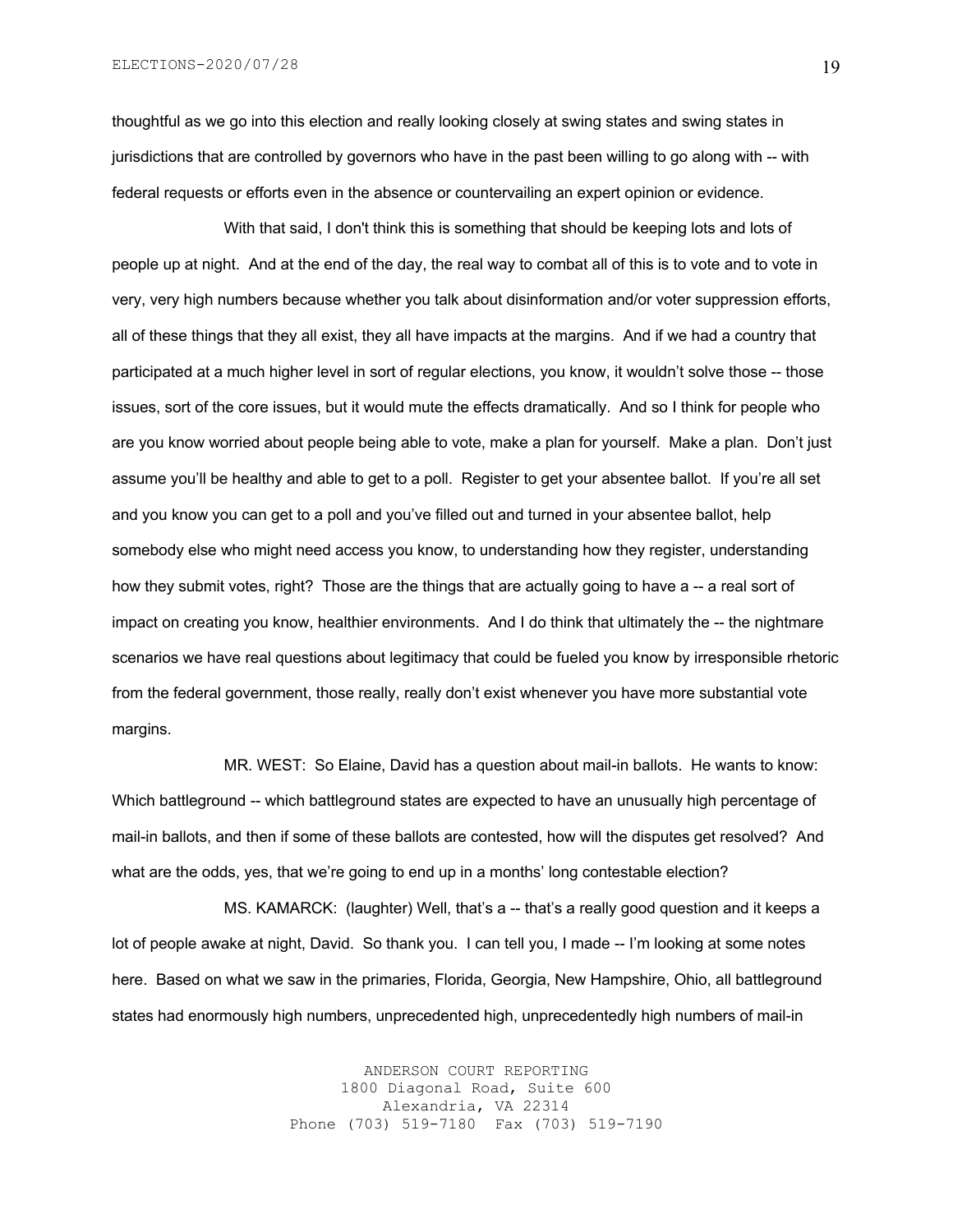ballots. So we can expect that. California has moved to an all mail ballot system, but that's not a swing state. Other states like Idaho, a solid republican state, have also had huge numbers of mail-in ballots. But basically, the swing states are seeing that. In Michigan just a week ago, the Detroit Free Press reported that they have already received 1.67 million requests for absentee ballots for their August primary. That's just for a primary, okay? So not -- who knows what there's going to be in November.

So I think all the swing states are going to see an enormous amount of absentee balloting. Now, traditionally when you -- when a state counts absentee ballots, there is a secured room, it is guarded, and the political parties each are entitled to have observers in that room as the ballots are counted, and that's -- that is of course an initial safeguard against any funny business going on. And then as Susan alluded to, there are -- this thing is lawyered up the wazoo. I mean, there are -- there are literally thousands of lawyers mobilized by each political party, during -- especially during the presidential election to watch what's going on at polling places and then of course this time I think the emphasis is going to shift because they're going to need a lot of lawyers to watch what's going on as the counting progresses.

Then, as you get to that point, you may get into the questions that we got in -- we haven't seen since Florida in 2000 where the two parties are saying, oh my God, does -- look at this ballot, did they mean to vote for this person? The vote's unclear, how do we count this? If it's a razor thin margin, those ballots are going to be really, really contested. I suspect they'll go to court, etc. Usually, however, if the margin is you know, 2, 3, 4 percentage points, there are not enough of those ballots to really matter. But remember that the one advantage of competition in elections as with competition in -- between car companies, etc., is that everybody's holding each other accountable, right? And you've got, believe me, the stakes are high. I think there's something like 50,000 lawyers mobilized by each political party in a presidential election year to watch this thing.

So they're not going to just let everybody go off and count the ballots themselves. This will be closely watched. And I think the one thing that the president, in his typical narcissistic way is forgetting, is that he is not the only person on the ballot. There are lots of people down ballot. There's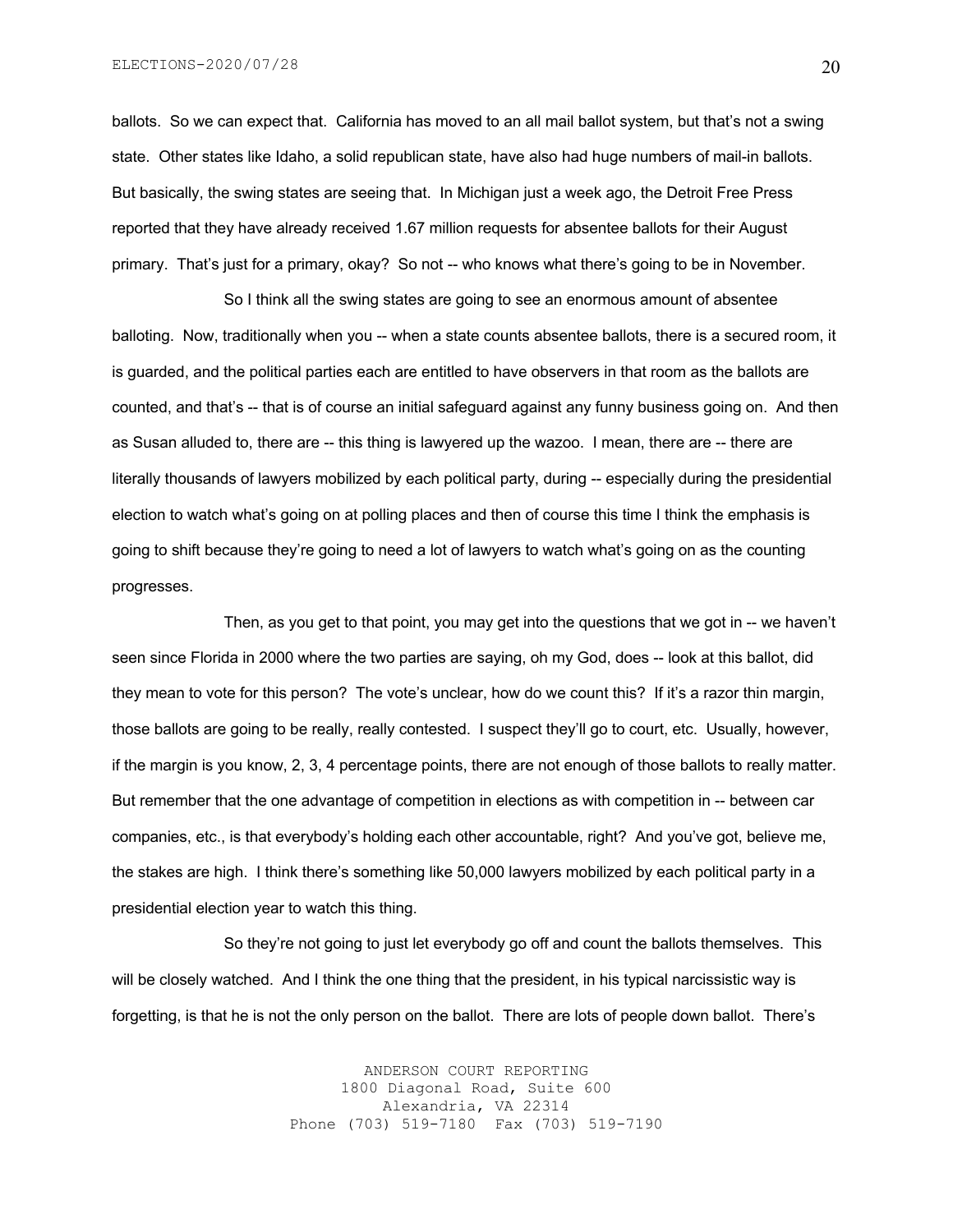republic and congressmen running for reelection. There's Senate races, (inaudible) races. There's county commissioner races on the ballot. So there's a lot of people who are interested in making sure that the system is honest, straightforward, and that the ballots are counted in a good way. We just have to realize that it's not going to be quick.

Let me put one date in your mind, December 14th. That is the constitutional date for the meeting of the electoral college, which some people don't realize, but the electors are real people and they actually meet in state capitol on December 14th. So you basically have between November 3rd and December 14th to get this done and get it done right. And I'm hopeful that we will get it done right.

MR. WEST: Now Susan, Jacqueline has a question about voting mechanics and particularly changes in the process. So we know that some states are changing the requirement in terms of absentee ballots and mail-in balloting to make it easier for people because of COVID concerns. Some localities sometimes open and close polling places, so her question is: What should cities and states be doing to get information to voters about any of these changes that would affect the mechanics of the process?

MS. HENNESSEY: Yes, so usually these efforts are administered and overseen by state secretaries of state, so that's going to be -- the best information that you're going to be able to get is from your particular jurisdiction and sort of expecting to turn on national media and them to tell you what you need to know about your individual polling place. With that said, there are lots and lots of online resources, nonpartisan, apolitical resources that can help get you information about where to vote, that tend to be updated relatively rapidly and that the federal government does appear to be moving forward with plans in order to ensure you know that, that information remains -- remains valid and sort of responsive to coronavirus specific concerns.

You know, so to the extent that there's any question about where to go and vote changes, you know, information you see on Twitter or elsewhere on Facebook and on the internet, you know, really going to your state sponsored resources is going to be the best place to get reliable information. With that said, you know, look, I don't think anybody looking at the primaries that have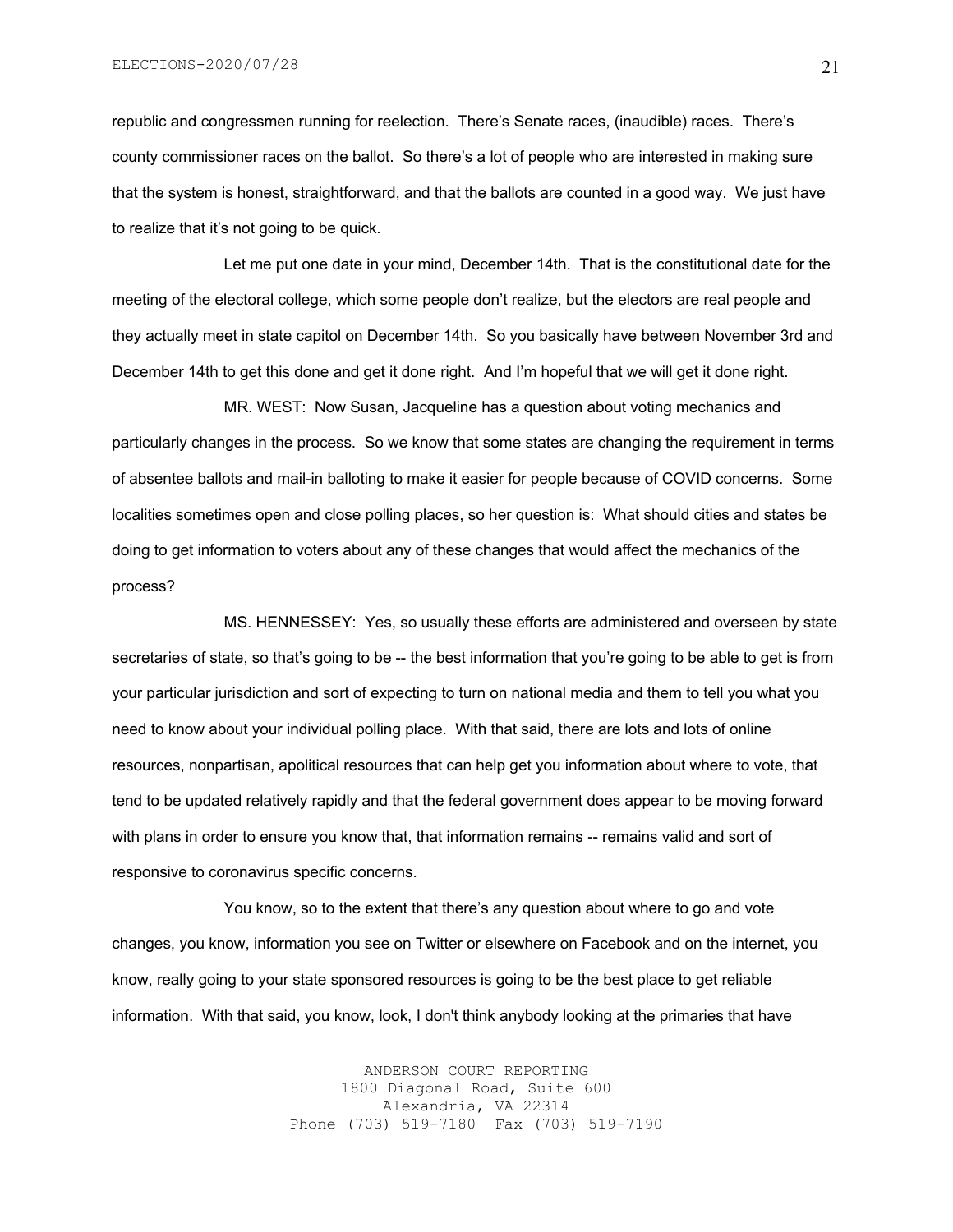ELECTIONS-2020/07/28

occurred over the past few months would be good at answering your question, right? There are -- there is lots and lots of evidence that we are not able to handle these disruptions very well, that this is a period of time in which we are especially susceptible to that. So I think the way to plan is for states to have lots and lots of options. Yes, there's lots of focus on getting access to mail-in ballots, increasing and loosening the absentee ballot rules so some states have gone to no excuse absentee ballots. Other states have explicitly said we are -- you have to have an excuse to request an absentee ballot. Concerns about coronavirus are a valid excuse. It's a reason why you can vote absentee. But also, there needs to be lots of different polling locations, right? There has to be options for people to exercise their franchise on the day of. And so either sort of planning for every eventuality is I think the most that we can ask you know our state and local election officials to do.

You know, and in terms of changes that might come,

this is not their first rodeo. They do it all the time. They know how to remain you know agile and responsive and I do think that this is an area in which we can trust the media to look really, really closely. And so nothing is -- very few things are going to happen without the public being aware of them, without armies of election lawyers sort of being deployed. You know, and to the extent you know, Elaine was talking about sort of rules for in depth validating absentee ballots. You know, the absentee ballots, some percentage are invalidated every single time. I think New York state actually has one of the highest absentee ballot invalidation rates. And so one thing that's happening right now, certainly in every single swing state and a lot of non-swing states as well, is litigation that's occurring right now to ensure that the rules regarding disqualification of ballots or qualification of ballots are not in any way going to have an uneven impact and are not designed in order to ensure or encourage particular votes -- votes from particular communities to be more likely to not be counted than others. And so those are all efforts that are ongoing right now in sort of every state and are also going to significantly influence what occurs on election day, both the manner in which people are able to cast their votes and also which votes ultimately end up being counted.

MR. WEST: So Elaine, Dean has a question about the post office and basically it refers

ANDERSON COURT REPORTING 1800 Diagonal Road, Suite 600 Alexandria, VA 22314 Phone (703) 519-7180 Fax (703) 519-7190 22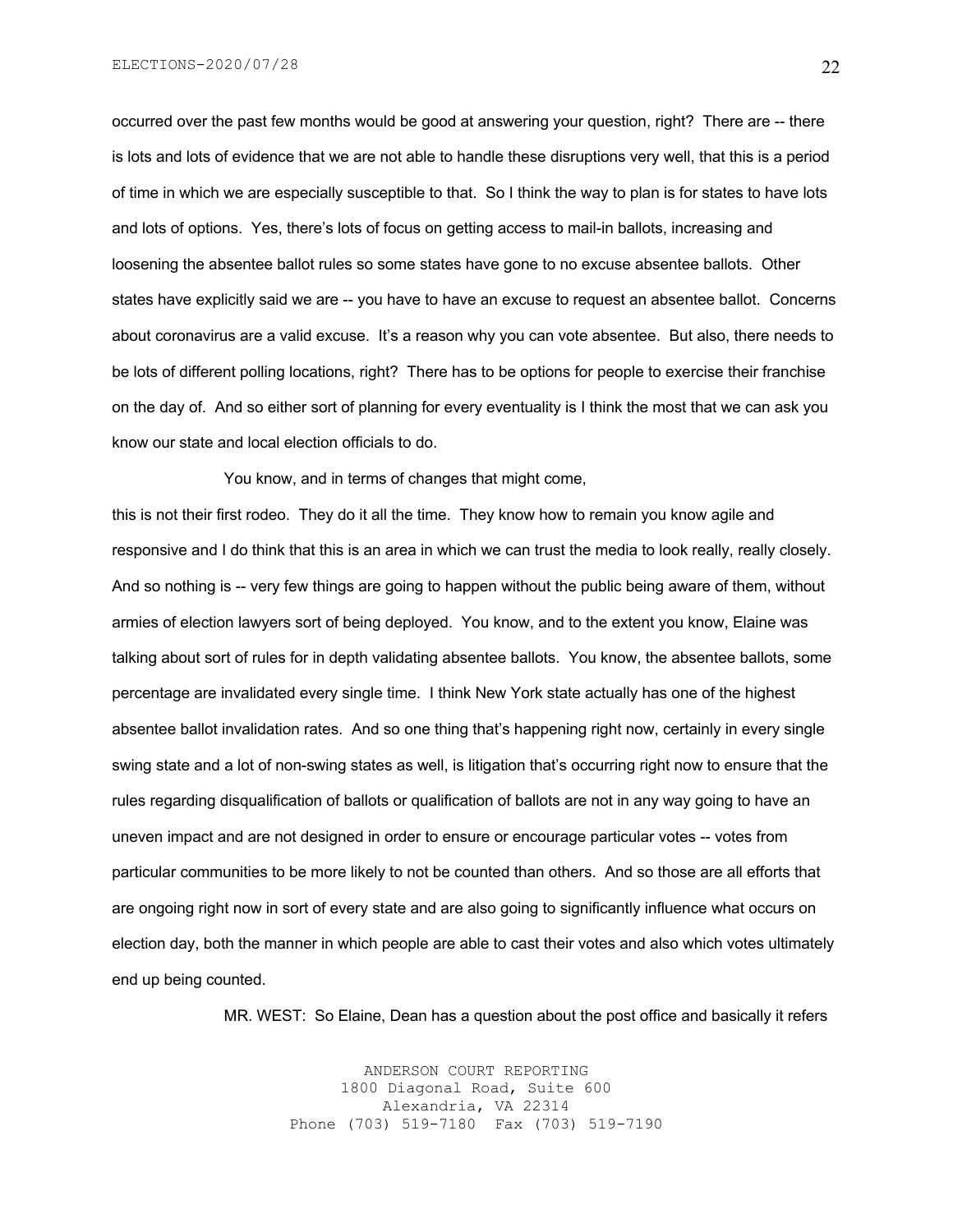to the proposals to reduce the budget of the post office and Dean wants to know if there are budget reductions of the post office, how is that going to affect this move to deliver the vote by mail ballots and how could it affect the process?

MS. KAMARCK: Well, that's a very good question and of course the post office has been in financial trouble for many, many years now. This is nothing new. They do have considerable borrowing authority, which they have used to keep them up and running and that's why we have a post office that is in theory in debt, but still keeps delivering mail more less on time.

There's two things that are built -- built into the system. First of all, there are laws that require that the post office forward a ballot, if it's an absentee ballot, even if the ballot doesn't have postage on it. So that's a -- that's an interesting way that the post office will keep forwarding those ballots. Secondly, most -- lots of states are moving as they're going through this process adjusting their systems as Susan was talking about, one of the things they're doing is they are extending the days on which you can receive an absentee ballot and have it counted. So some states it's up to five days after election day. Some states it's as many as 10 days after election day. So that accounts for the fact that as we all know, sometimes the mail can be really slow. So as long as it's postmarked on election day, it can get counted even if it arrives late, even if it takes 5, 6, 7 days to arrive at the state, state election headquarters.

Now, the tricky thing that has arri -- come up in New York state is that some of these ballots were simply passed through the post office without a postmark on it. Obviously, the post mark's kind of important because we don't want people voting after election day, right, thinking that they knew the winner and either getting on the bandwagon or saying, hey, I want to change that. So we don't want people voting after election day. But that's tricky. That is now in litigation in New York state, and I think a lot of states are going to have to figure out what to do about ballots that arrive without the postmark. Almost all of the state laws are very clear that the ballot has to be postmarked either on election day or sometimes the day before election day. When there's no postmark, nobody quite knows what to do and I think that's being litigated right now and I'm hopeful that this will get cleared up before -- before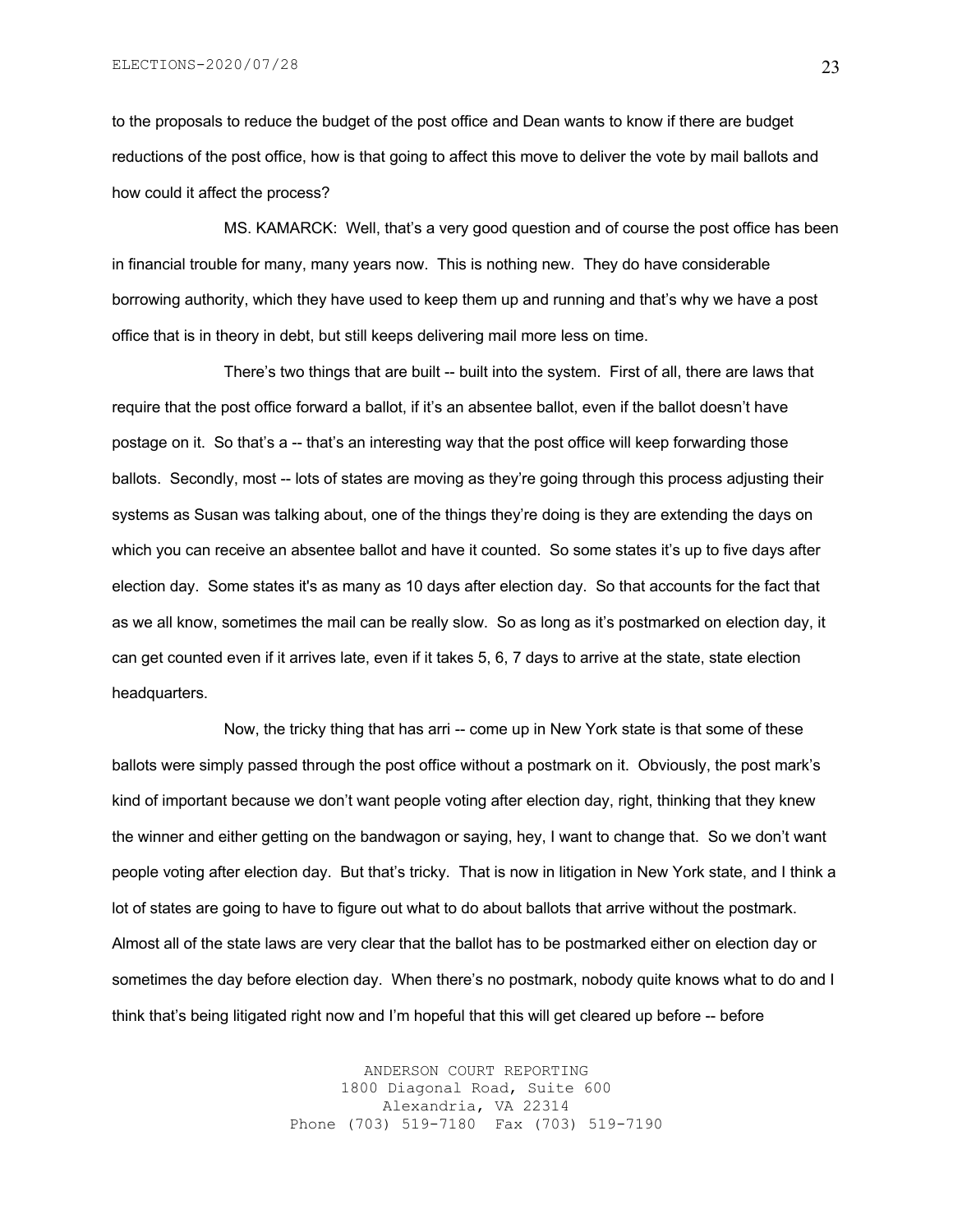November.

MR. WEST: Okay, Susan, we're going to give you the last question. It's from Lisa and she wants to know: How much of an impact does disinformation and social media manipulation have on down ballot races? So you know, a lot of our conversation is really focused on the national races in the presidential race in particular. She wants to know about these down ballot races. Are they at even greater risk or do they face different types of risks from some of these problems?

MS. HENNESSEY: So what I think that people forget about 2016 is actually a number of sort of hacks and leaks were targeted at congressional candidates, something that was not purely the presidential campaign that was sort of subject to -- to disinformation efforts. And certainly the likelihood that a foreign actor would have incentive to engage in that, I think is a little bit more limited whenever you're talking about down ballot races. You know, with that said, the -- the evidence that -- that -- the evidence of what extent disinformation or social media disinformation campaigns have on voting behaviors at all is highly contested. So there's been lots of people who have looked at this question of, okay, we know there was a -- a sweeping sophisticated disinformation effort in 2016. What's not clear is that, that disinformation campaign actually meaninglessly altered voting behaviors. And so you know, I think this is an area in which it's tempting to want the science or the evidence to comport with sort of our pre -- our preconceived political notions or the narrative that might help our preferred candidates, and that might shift, right, in the current election versus prior elections. But this is one area in which I do think we need to be candid, but it really is unclear the extent to which disinformation efforts really, really do change voting behaviors, and to recall that if any one person had the key that made a person vote or not vote, or vote for a particular candidate, they would be working for a campaign making a lot of money doing that. These are really, really difficult questions you know of how exactly do you change voters' behavior, how exactly do you target them? We know that social media companies are certainly looking for that behavior right now, right? So they are -- they are carefully monitoring anything that might look like efforts to -- to illegitimately influence particular voters or not.

With that said, I think that -- I think the only honest answer to give as to -- to what affect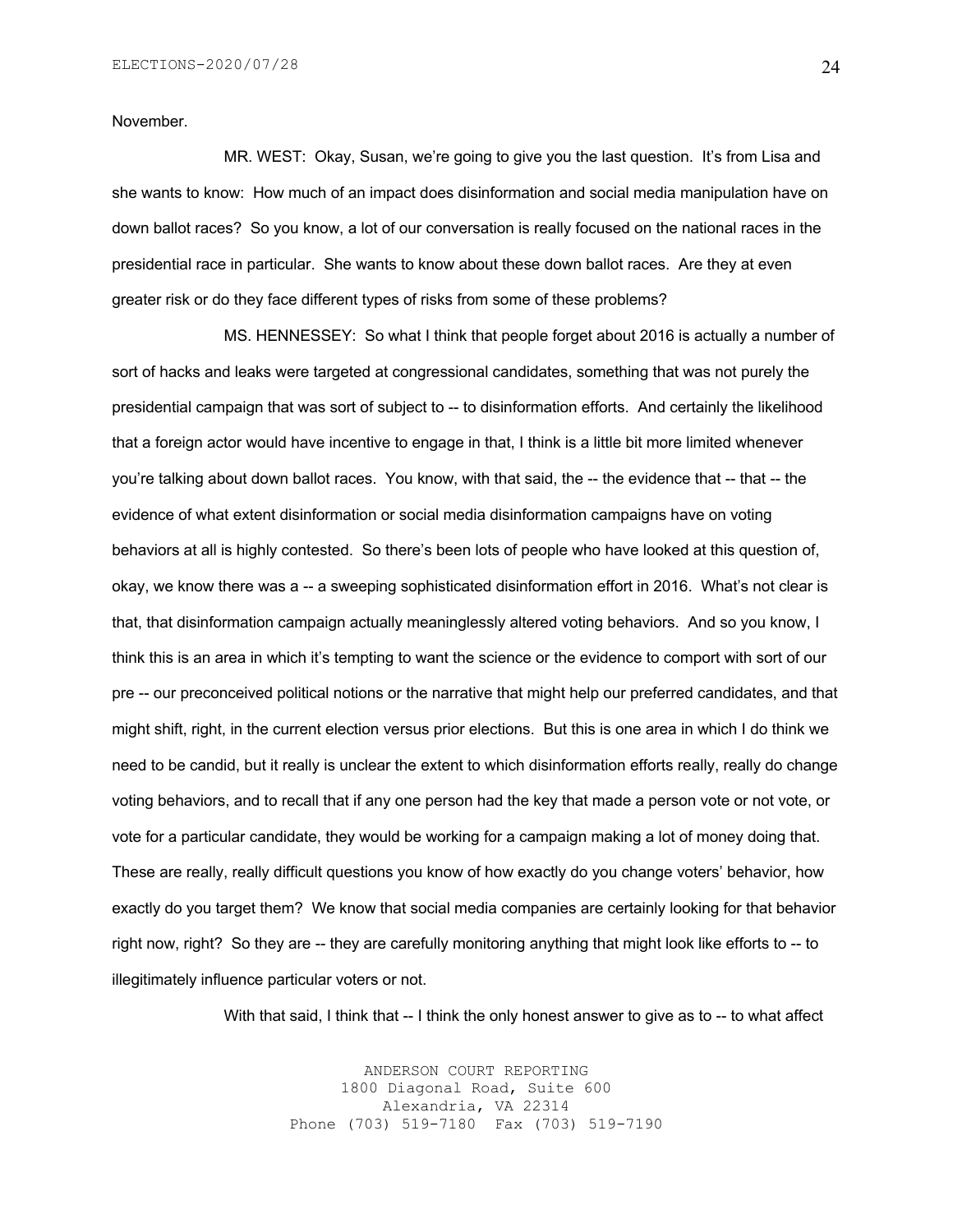does disinformation campaigns actually have on down ballot races is to say that nobody really knows in part because we're just starting to get some understanding about the impact it might have you know on sort of marquee races and the evidence, at least some sort of preliminary studies and evidence do suggest that actually the affect is far more muted than you might -- than we might suspect. And so as we think about where we want to allocate both our attention and actually our resources in terms of securing election, that we might have -- we might be better to focus less on combatting disinformation, although certainly it remains a problem, and more on actually securing systems because that goes to sort of the core question of legitimacy of participation, and right -- so there's the basic democratic agreement of sort of allowing citizens to engage in a fair election. So in a world of limited resources, I don't think we have to pay a lot attention to the science and evidence you know so that -- so that we can target the issues that could have the most impact on actual voting.

MR. WEST: Great answer. Well, I want to thank both Elaine and Susan for sharing their thoughts with us. These are very important topics and all of us are going to be paying attention in the coming months.

Those of you who would like to read more on this topic, go to brookings.edu. Susan is very involved with the Lawfare blog. Elaine works on our FixGov blog, and I contribute to our Tech Tank blog. Each of those blogs have lots of short articles and links to longer papers on all of these topics. So thank you very much. We appreciate your interest.

\* \* \* \* \*

### CERTIFICATE OF NOTARY PUBLIC

I, Carleton J. Anderson, III do hereby certify that the forgoing electronic file when originally transmitted was reduced to text at my direction; that said transcript is a true record of the proceedings therein referenced; that I am neither counsel for, related to, nor employed by any of the parties to the action in which these proceedings were taken; and, furthermore, that I am neither a relative